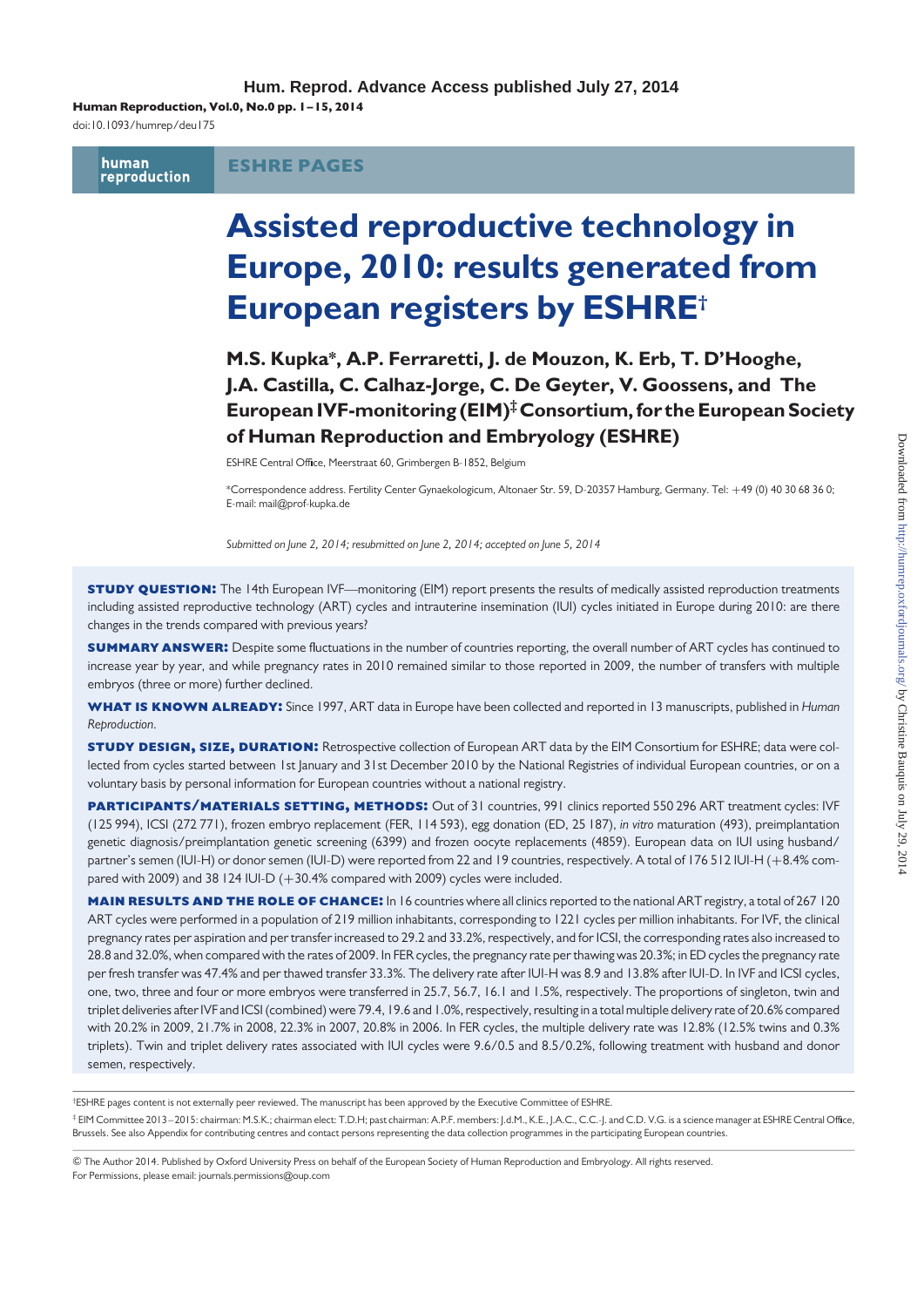LIMITATIONS. REASONS FOR CAUTION: The method of reporting is not standardized in Europe but varies among countries. Furthermore registries from a number of countries have been unable to provide some of the relevant data such as initiated cycles and deliveries. Therefore, results should be interpreted with caution.

WIDER IMPLICATIONS OF THE FINDINGS: The 14th ESHRE report on ART and IUI treatments shows a continuing expansion of the number of ART treatment cycles in Europe, with more than half a million of cycles reported in 2010. The use of ICSI may have reached a plateau. When compared with 2009/2008, pregnancy and (multiple) delivery rates after IVF and ICSI remained relatively stable. The number of multiple embryo transfers (three or more embryos) has shown a decline.

**STUDY FUNDING/COMPETING INTERESTS:** The study has no external funding; all costs are covered by ESHRE. There are no competing interests.

Key words: Europe / IVF / ICSI / intrauterine insemination / registry

### Introduction

This report is the 14th annual publication by the European IVF Monitoring (EIM) Consortium on behalf of the European Society of Human Reproduction and Embryology (ESHRE) with respect to European data on treatments with assisted reproductive technology (ART) and intrauterine insemination (IUI). The 13 previous reports, also published in Human Reproduction (ESHRE, 2001a, b, 2002, 2004–2008; Nyboe Andersen et al., 2009; de Mouzon et al., 2010, 2012; Ferraretti et al., 2012, 2013) (http://www.eshre.eu/Data-collection-and-trials/ Consortia/EIM/Publications.aspx), covered treatment cycles from 1997 to 2009. As in the last reports, the printed version contains the four most significant tables. Additionally, a total of 19 supplementary tables are available online, making the whole report consistent with publications from previous years. In the Results section, these tables are referred to as Supplementary data, Tables SI-SXIX. The main results of this report were presented at the annual ESHRE congress in London, July 2013, and for the first time three figures are included.

### Materials and Methods

Data on ART were collected from 31 European countries, covering IVF, ICSI, frozen embryo replacement (FER), egg donation (ED), in vitro maturation (IVM), pooled data on preimplantation genetic diagnosis (PGD) and preimplantation genetic screening (PGS) as well as frozen oocyte replacements (FOR). In addition to ART, data on IUI using husband/partner's semen (IUI-H) and donor semen (IUI-D) were also included.

The report includes treatments started between 1 January 2010 and 31 December 2010. Data on pregnancy outcomes are derived from follow-up of the cohort treated during this time period (calendar year 2010).

The method of reporting data in 2010 was similar to that used in the previous years, making almost all tables comparable. One extra table with an overview of all countries has been added in the current report (Supplementary data, Table SI). Although some titles of the tables were changed, their content remained similar to that of previous years.

After revision of the data collection forms, a few additional pieces of information were collected regarding registry characteristics (validation process, public access to individual clinical data and financial support) and regarding the number of fresh IVF cycles performed with semen donation or surgically obtained partner's semen.

In addition, ED cycles were divided into fresh and frozen replacements and data on embryo donation were also collected.

To clarify what kind of information was needed, extra footnotes were added. The main focus of the EIM reports is to cover the huge variety of treatments in Europe with all the different regulations and laws behind them.

The questionnaire was sent out to the co-ordinator of each participating country in April 2012. Data were directly entered in an online ESHRE computer system by each country co-ordinator. Data analysis was performed in ESHRE's central office by V. Goossens.

A software tool for an automated analysis including trend analysis and consistency controls is under construction. This will also make the recording and analysis of the data less time consuming.

After the first tables had been created each participating country had the opportunity to correct the data in March 2014.

As is evident from the tables, the only complete data reported from all countries were on the number of aspirations and the number of centres.

Three countries were able to provide data for the 2009 report but failed to do so for the 2010 data collection. Four countries did not provide any data for two consecutive years (2009 and 2010). No 'new' country provided data.

The number of pregnancies and the number of transfers were reported by all but one country (Czech Republic). Registries from six countries did not provide data on initiated cycles and registries from five countries did not provide data on deliveries; in addition, several countries showed a high percentage of pregnancies that are lost to follow-up.

Therefore, complete outcome data were only available on the pregnancy rate per aspiration, while some of the more reliable indicators of treatment success (clinical pregnancies and deliveries per initiated cycle) cannot be reported correctly and comparing countries should be done with some caution.

Total values (in terms of numbers and percentages) presented in the tables refer to those countries where all data have been reported, as underlined in the footnotes.

Definitions refer to the glossary of ART terminology published jointly by the International Committee for Monitoring Assisted Reproductive Technology (ICMART) and the World Health Organization (Zegers-Hochschild et al., 2009).

## **Results**

### **Participation**

The present report includes data from 31 of 47 European countries (Supplementary data, Table SI).

In contrast to the 2009 report, three countries were not able to send data:Croatia,Cyprus and Latvia (contributing in 2009 with 3029 cycles all together). Turkey (one of the main contributors in 2008 with 107 clinics and 43 928 cycles), Bosnia, Estonia and Albania reported in 2008 but for 2 years these countries have not contributed to the ESHRE EIM report.

The proportion of clinics reporting data was 82.5% of all clinics practicing ART (85.2% in 2009) (Table I). In 16 countries (21 in 2009), the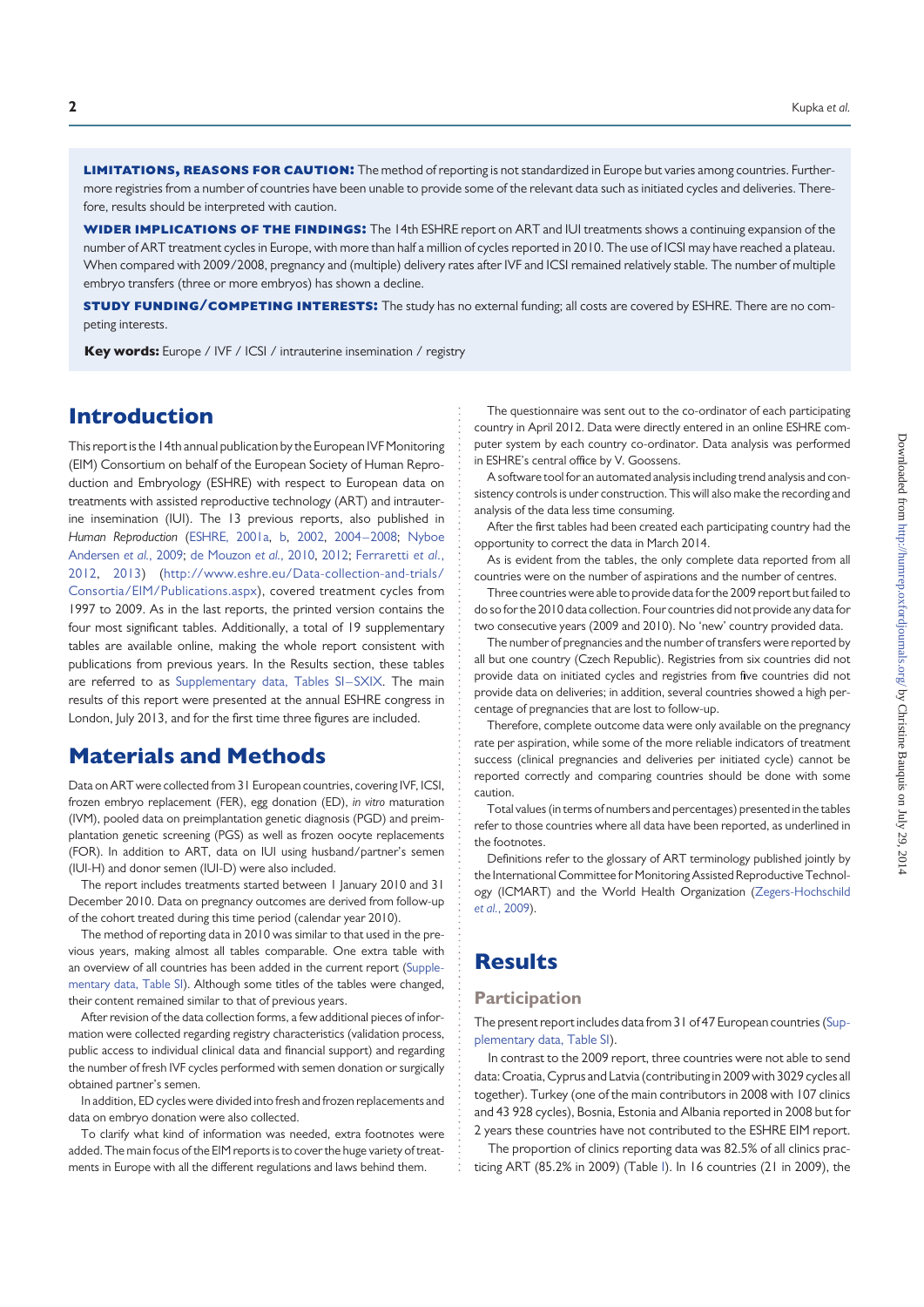| 779     | 2736                    |                | 1962           | 2893            | 1772                    |                | 766           |        | 557            | 2667     |              | 969   |             |                         | 722           |         | 678        | 1926                |                 | 669                        |                  |               |                | 2206          |                | 1943        |             | 1426            |                           | 928      | 22             |                                                                                                                                                                                                                                                                                                                                                                                                                                                                                                                                                                                                                                                                                                                                                                                                                                                                                                                                                                                                                                                                                                                                                                                                                                                                                                                                                                                                                                                                                                   |
|---------|-------------------------|----------------|----------------|-----------------|-------------------------|----------------|---------------|--------|----------------|----------|--------------|-------|-------------|-------------------------|---------------|---------|------------|---------------------|-----------------|----------------------------|------------------|---------------|----------------|---------------|----------------|-------------|-------------|-----------------|---------------------------|----------|----------------|---------------------------------------------------------------------------------------------------------------------------------------------------------------------------------------------------------------------------------------------------------------------------------------------------------------------------------------------------------------------------------------------------------------------------------------------------------------------------------------------------------------------------------------------------------------------------------------------------------------------------------------------------------------------------------------------------------------------------------------------------------------------------------------------------------------------------------------------------------------------------------------------------------------------------------------------------------------------------------------------------------------------------------------------------------------------------------------------------------------------------------------------------------------------------------------------------------------------------------------------------------------------------------------------------------------------------------------------------------------------------------------------------------------------------------------------------------------------------------------------------|
| 3939    | 14494                   |                | 9380           | 17669           | 9719                    |                | 4152          |        | 2710           | 12656    |              | 4944  |             |                         | 3288          |         | 3183       | 9810                |                 | 3331                       |                  |               |                | 10977         |                | 11990       |             | 7376            |                           | 4693     | 6258           |                                                                                                                                                                                                                                                                                                                                                                                                                                                                                                                                                                                                                                                                                                                                                                                                                                                                                                                                                                                                                                                                                                                                                                                                                                                                                                                                                                                                                                                                                                   |
| 6402    |                         | 5030           | 20020          | 15954           | 9312                    | 79427          | 62571         | 3693   | 5562           | 824      | 4078         | 58860 | 2276        | $\overline{13}$         | 1497          | 624     | 452        | 9007                | 13325           | 7179                       | $\overline{115}$ | 34026         | 1484           | 4419          | 58735          | 17628       | 9540        | 23627           | 7085                      | 57856    |                |                                                                                                                                                                                                                                                                                                                                                                                                                                                                                                                                                                                                                                                                                                                                                                                                                                                                                                                                                                                                                                                                                                                                                                                                                                                                                                                                                                                                                                                                                                   |
|         | 28521                   |                |                |                 |                         |                |               |        |                |          |              |       |             |                         |               |         |            |                     |                 |                            |                  |               |                |               |                |             |             |                 |                           |          | 550296         |                                                                                                                                                                                                                                                                                                                                                                                                                                                                                                                                                                                                                                                                                                                                                                                                                                                                                                                                                                                                                                                                                                                                                                                                                                                                                                                                                                                                                                                                                                   |
|         |                         |                |                |                 | 393                     |                |               | ७      |                |          |              | 2441  |             |                         |               |         |            |                     | $\overline{Q}$  | $\circ$                    |                  | 54            |                | $\sim$        | 1799           |             |             |                 |                           | 77       | 4859           |                                                                                                                                                                                                                                                                                                                                                                                                                                                                                                                                                                                                                                                                                                                                                                                                                                                                                                                                                                                                                                                                                                                                                                                                                                                                                                                                                                                                                                                                                                   |
|         |                         |                |                |                 | $\sim$                  | 107            |               |        |                |          |              |       |             |                         | $\subseteq$   |         |            | L                   | 80              | P                          |                  | 223           |                |               | $\sim$         |             |             |                 |                           | 55       | 493            |                                                                                                                                                                                                                                                                                                                                                                                                                                                                                                                                                                                                                                                                                                                                                                                                                                                                                                                                                                                                                                                                                                                                                                                                                                                                                                                                                                                                                                                                                                   |
|         | 412                     | $\frac{1}{6}$  | 2365           | 225             | 763                     | 979            |               | 446    | 4              | $\equiv$ | 20           |       | 298         |                         | 29            | $\circ$ |            |                     | 248             | 282                        | $20$             | 2147          |                | $\frac{8}{1}$ | 12928          | 357         |             |                 | 524                       | 89       | 25 187         |                                                                                                                                                                                                                                                                                                                                                                                                                                                                                                                                                                                                                                                                                                                                                                                                                                                                                                                                                                                                                                                                                                                                                                                                                                                                                                                                                                                                                                                                                                   |
|         | 637                     | $\circ$        | 488            | $\overline{24}$ | $\tilde{c}$             | 473            |               | 96     | $\overline{4}$ | $\circ$  |              |       | 58          |                         |               | $\circ$ |            |                     | 256             | $\ensuremath{\mathsf{86}}$ |                  | 492           |                | 36            | 2743           | <b>159</b>  |             |                 | 57                        | 715      | 6399           |                                                                                                                                                                                                                                                                                                                                                                                                                                                                                                                                                                                                                                                                                                                                                                                                                                                                                                                                                                                                                                                                                                                                                                                                                                                                                                                                                                                                                                                                                                   |
| 620     | 8815                    | 272            | 4303           | 3371            | 3280                    | 21376          | 17876         | 451    | 413            | 205      | 882          | 3758  | 289         | $\frac{\infty}{\infty}$ | $\frac{9}{4}$ | $\circ$ | ◡          | 2443                | 3733            | 921                        | 208              | 3760          |                | 760           | 8760           | 5520        | 4058        | 6729            | 1240                      | 10476    | 114593         |                                                                                                                                                                                                                                                                                                                                                                                                                                                                                                                                                                                                                                                                                                                                                                                                                                                                                                                                                                                                                                                                                                                                                                                                                                                                                                                                                                                                                                                                                                   |
| 4768    | 3131                    | 3993           | 2864           | 5599            | 2229                    | 34709          | 35   50       | 93     | 3874           | 223      | 1320         | 43864 | 348         | 53                      | 1086          | 340     | 417        | 3439                | 8621            | 4139                       | 357              | 13071         | 1065           | 2371          | 29047          | 5838        | 4683        | 8148            | 2882                      | 23 2 1 1 | 272771         |                                                                                                                                                                                                                                                                                                                                                                                                                                                                                                                                                                                                                                                                                                                                                                                                                                                                                                                                                                                                                                                                                                                                                                                                                                                                                                                                                                                                                                                                                                   |
| 1014    | 4526                    | 680            |                | 6635            | 2632                    | 21783          | 9545          | 823    | 1217           | 279      | 856          | 8797  | 1282        | 59                      | 323           | 284     | 29         | $\frac{8}{3}$     8 | 347             | 1736                       | 566              | 14239         | $rac{4}{3}$    | <b>1233</b>   | 3456           | 5754        | 799         | 8750            | 2382                      | 21431    | 25994          |                                                                                                                                                                                                                                                                                                                                                                                                                                                                                                                                                                                                                                                                                                                                                                                                                                                                                                                                                                                                                                                                                                                                                                                                                                                                                                                                                                                                                                                                                                   |
|         |                         |                |                |                 |                         |                |               |        |                |          |              |       |             |                         |               |         |            |                     |                 |                            |                  |               |                |               |                |             |             |                 |                           |          |                | Austria in 379 cycles it is not known whether IVF or ICSI was performed, these cycles were included in 'ICSI'. For the Czech Republic, no distinction between IVF and ICSI is<br>ration cycles for which it is not known whether IVF or ICSI was performed. Treatment cycles in FER refer to thawings. For Finland, Hungary and the Netherlands treatment<br>cydes refer to transfers. Treatment cycles in PGD contain both fresh and frozen cycles and erefer to pickes in the fresh cycles. Treatment cycles in ED refer to donation cycles and contain fresh and frozen<br>cydes. ED fresh: for France and lealand treatment cycles refer to aspirations. ED frozen: for France, Iceland, Kazakhstan, Spain, Sweden and the UK treatment cycles refer to aspirations. Treatment cycles in IVM refer to as<br>FOR refer to thawings, for Finland it refers to transfers. Women of reproductive age and population were found at the following link: http://www.census.gov/population/international/data/idb/region.php. IVF, invito fertiliz<br>Treatmentcycles in IVFandICSI refer to initiated cycles. For Austria, Belgium, France, Germany and loeland treatment cycles refer to aspirations. For Belgium, the Czech Republic and Germany the total number of initiated cy<br>nsemination; ICSI, intracytoplasmic sperm injection; FBR, frozen embryo replacement; ED, egg donation; IVM, in vito maturation; PGD, preimplantation genetic diagnosis; FOR, frozen oocyte replacements (FOR) |
|         | 27                      |                |                | 59              | 24                      | 64             | 47            |        |                |          | ◡            | 357   |             |                         | 4             |         | S          | $\overline{ }$      | $\overline{27}$ | 27                         | $\supseteq$      | 64            | 4              | $\sim$        | $\overline{2}$ |             |             |                 | $\frac{\infty}{\infty}$   | 102      | 1013           |                                                                                                                                                                                                                                                                                                                                                                                                                                                                                                                                                                                                                                                                                                                                                                                                                                                                                                                                                                                                                                                                                                                                                                                                                                                                                                                                                                                                                                                                                                   |
|         | 34                      |                |                | 99              | 24                      | $\overline{9}$ |               |        |                |          | $\infty$     | 357   |             |                         | 4             | $\sim$  | $\sim$     | $\overline{ }$      |                 | 27                         | $\tilde{ }$      |               | 4              |               | 221            |             |             |                 |                           | 102      | 993            |                                                                                                                                                                                                                                                                                                                                                                                                                                                                                                                                                                                                                                                                                                                                                                                                                                                                                                                                                                                                                                                                                                                                                                                                                                                                                                                                                                                                                                                                                                   |
|         |                         |                |                |                 |                         |                |               |        |                |          |              |       |             |                         |               |         |            |                     |                 |                            |                  |               |                |               |                |             |             |                 |                           |          |                | IVF and ICSI together, being 20572, 12864 and 55 687, respectively. For<br>made. All cycles are counted as ICSI. For Belgium there are 824 extra asp                                                                                                                                                                                                                                                                                                                                                                                                                                                                                                                                                                                                                                                                                                                                                                                                                                                                                                                                                                                                                                                                                                                                                                                                                                                                                                                                              |
| 29      | ≌                       |                | 32             | $\overline{c}$  | $\frac{\infty}{\infty}$ | $\overline{6}$ | $\frac{4}{1}$ | ዎ      |                |          | $\circ$      | 202   |             |                         |               |         | $\sim$     | $\equiv$            | 29              | 25                         | $\subseteq$      | 72            | $\supseteq$    | $\sim$        | 103            | $\tilde{=}$ | 25          | $\bar{c}$       | $\frac{\infty}{\infty}$   | 72       | 991            |                                                                                                                                                                                                                                                                                                                                                                                                                                                                                                                                                                                                                                                                                                                                                                                                                                                                                                                                                                                                                                                                                                                                                                                                                                                                                                                                                                                                                                                                                                   |
| 29      | $\frac{\infty}{\infty}$ | $\overline{2}$ | 32             | 20              | $\frac{\infty}{\infty}$ | $\overline{0}$ | 124           | 50     | $\supseteq$    |          | <sup>-</sup> | 202   | $\supseteq$ |                         |               | $\sim$  | $\sim$     | $\equiv$            | 38              | 25                         | $\bar{\omega}$   | $\frac{6}{1}$ | $\overline{4}$ | $\sim$        | 160            | $\tilde{=}$ | 26          | $\tilde{ }$     | $\overline{\mathfrak{m}}$ | 72       | 1202           |                                                                                                                                                                                                                                                                                                                                                                                                                                                                                                                                                                                                                                                                                                                                                                                                                                                                                                                                                                                                                                                                                                                                                                                                                                                                                                                                                                                                                                                                                                   |
| Austria | Belgium                 | Bulgaria       | Czech Republic | Denmark         | Finland                 | France         | Germany       | Greece | Hungary        | celand   | Ireland      | taly  | Kazakhstan  | <b>Lithuania</b>        | Macedonia     | Moldova | Montenegro | Norway              | Poland          | Portugal                   | Romania          | Russia        | Serbia         | Slovenia      | Spain          | Sweden      | Switzerland | The Netherlands | Ukraine                   | The UK   | $\overline{z}$ |                                                                                                                                                                                                                                                                                                                                                                                                                                                                                                                                                                                                                                                                                                                                                                                                                                                                                                                                                                                                                                                                                                                                                                                                                                                                                                                                                                                                                                                                                                   |

# Table | Treatment frequencies after ART (assisted reproductive technology) in European countries in 2010. Table I Treatment frequencies after ART (assisted reproductive technology) in European countries in 2010.

..........................................................................................................................................................................................................................................................

IVF clinics Reporting IVF clinics IUI labs Reporting IUI labs IVF ICSI FER PGD ED IVM FOR All Women 15 –45 years Population

<u>isol</u>

 $\sum$ 

Reporting IUI labs

Reporting IVF clinics IUI labs

**IVF** clinics

IVF clinics in the country

FER

IVF clinics in the country Cycles/milliona

Cycles/million<sup>a</sup> Population

Women 15-45 years

 $\bar{a}$ 

FOR

 $\sum$ 

 $\mathbf{a}$ 

PGD

 $\frac{779}{779}$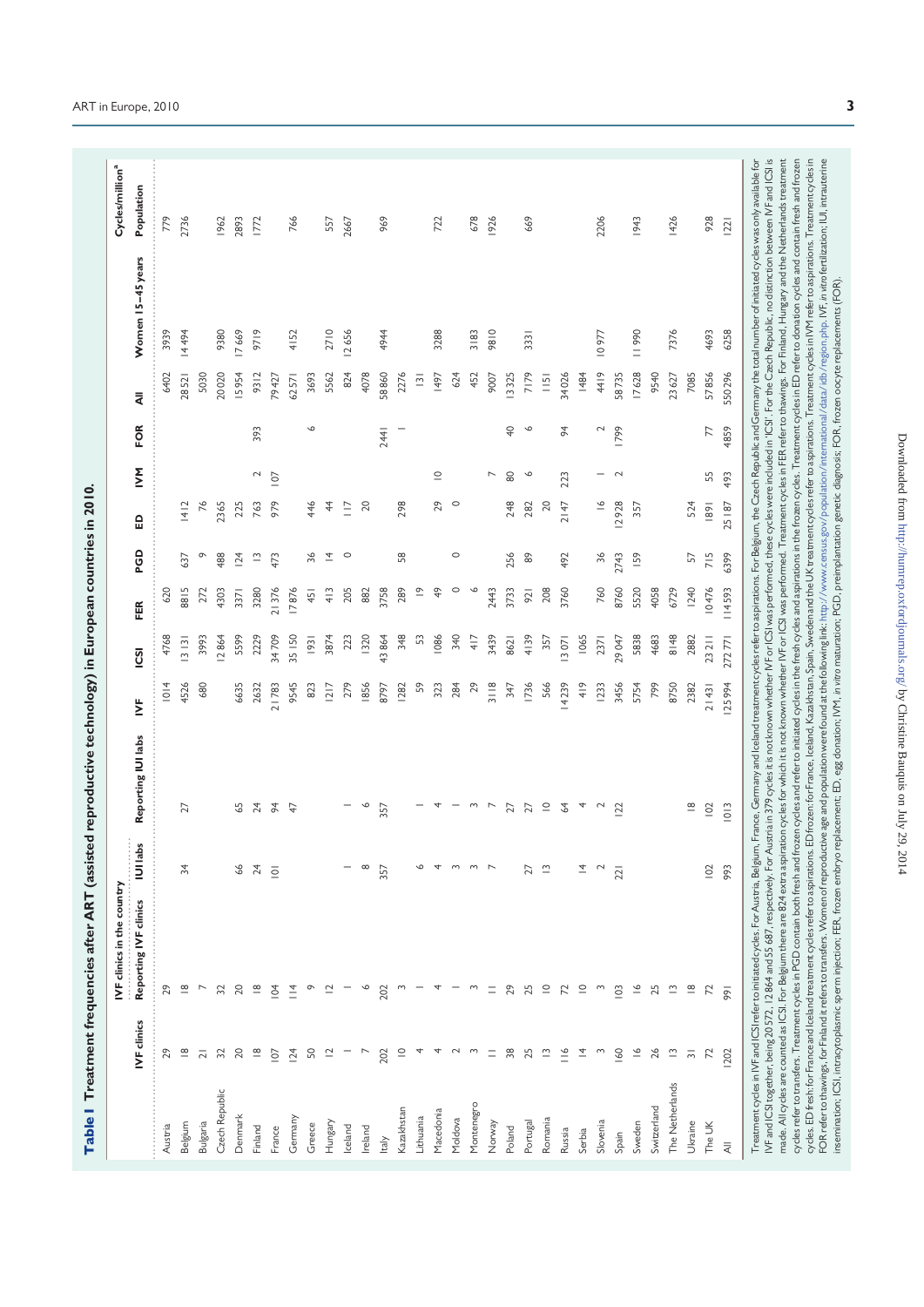coverage reached 100% (Table I, Supplementary data, Table SIV). Switzerland, Moldova and Ireland were each able to report data from all centres but one.

In France and Germany  $>90\%$  of the centers participated in this report. In Germany this is the result of a fundamental change in the structure of the data-collection and data-analysis in 2012 and 2013. In France three clinics sent data too late to be included in the national report.

Participation was very low in Greece (18%), and limited in Lithuania (25%), Kazakhstan (30%) and in Bulgaria (33%). Among the countries with the largest populations in Europe, the proportion of participating centers was 100% in Italy and UK, 97% in France, 92% in Germany, 64% in Spain (66% in 2009) and 62% in Russia (72% in 2009).

Comparing the numbers of countries which provided data in 2009 and 2010 the number of registered IVF + ICSI cycles increased from 383 439 to 385 901 (0.6%).

The total number of registered cycles (IVF  $+$  ICSI  $+$  FER) increased from 482 590 to 496 191 (2.8%).

### Reporting methods and size of the clinics

Among the 16 countries with complete registration and reporting to EIM (Supplementary data, Tables SIII and IV), national registration was compulsory for 14 countries (11 held by a National Health Authority and 3 by a Medical Organization) and voluntary for 2 countries (1 held by a Medical Organization and 1 by a National Health Authority).

Seven registers were based on individual forms, i.e. cycle-by-cycle data.

In the 15 countries with partial registration and reporting to EIM, 13 registers were voluntary and 2 compulsory. Two were held by a National Health Authority, 11 by a Medical Organization and 2 by personal initiative; only 3 countries collect cycle-by-cycle data.

Thirteen countries (Austria, Belgium, Finland, France, Germany, Hungary, Italy, Poland, Serbia, Spain, Sweden, Switzerland and the UK) reported some kind of data validation process. Public access to individual clinic data was available only in six countries: Hungary, Ireland, Macedonia, Romania, Spain and the UK. Public  $(\pm)$  industry or professional society) financial support was present in 19 countries, while in 12 countries (Bulgaria, Germany, Iceland, Ireland, Lithuania, Montenegro, Poland, Portugal, Serbia, Slovenia, Switzerland and the UK) all the expenses were covered by the centers themselves.

The distribution of clinics according to the number of cycles varied considerably among the countries (Supplementary data, Table SII). For instance, small clinics, providing  $<$  100 cycles annually, accounted for 5 out of 10 reporting centers in Romania (50%), 10 of 29 in Poland (35%) and 68 of 202 in Italy (34%). Large clinics performing  $>1000$ cycles a year constituted 12 of 18 (67%) in Belgium, 2 of 3 (67%) in Slovenia and 7 of 13 (54%) in the Netherlands.

### Number of treatment cycles per technique and availability

In total, 550 296 cycles were reported (Table I), 12 833 more than in  $2009 (+2.4\%).$ 

The 398 765 fresh cycles reported in 2010 included 125 994 (32%) IVF cycles and 272 771 ICSI (68%) cycles. For  $\sim$  10 years an increase in the proportion of ICSI to IVF was described. Since 2008 a plateau seems to be established (Fig. 1).

Among the fresh aspirations, 19 countries reported 10 773 of 218 276 cycles performed with donor semen (4.9%) and 20 countries reported 14 200 of 239 879 cycles performed with surgically obtained partner's semen (5.9%).

FER was performed in all countries but Moldova and Serbia, with a total of  $114 593$  cycles reported  $(+10 440$  compared with 2009). Overall, the proportion of FER cycles to 'fresh' cycles was 28.0% (26% in 2009), but in some countries the proportion was much higher: 43% in Switzerland, 32% in Sweden, 29% in Poland and 40% in Finland.



### Figure 1 Proportion of IVF to ICSI over 14 years in Europe.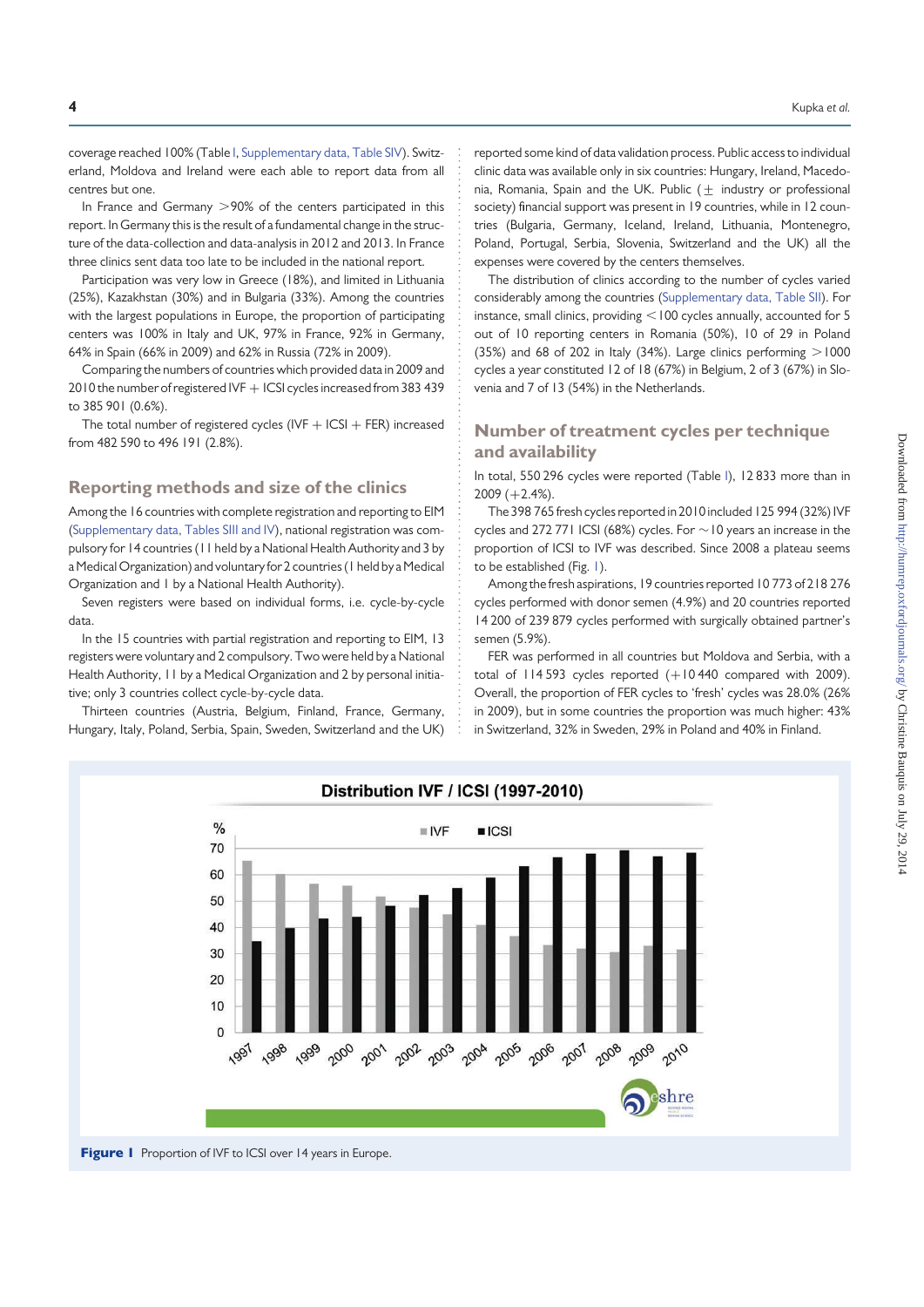The number of ED cycles, reported by 21 countries, was 25 187 (+16.6% compared with 2009).

Table I also shows the number of cycles per million women of reproductive age (15–45 years) and per million inhabitants. Details for the 16 countries where data coverage was 100% are reported in Supplementary data, Table SIV.

### Pregnancies and deliveries after treatment

Table II shows pregnancy and delivery rates per aspiration for IVF and ICSI, and pregnancy and delivery rates per thawing for FER. Four countries (Czech Republic, Hungary, Lithuania and Romania) did not provide data on deliveries. Two countries (Austria and the Netherlands) provided only total cumulative deliveries after IVF and ICSI combined. Thus, the mean pregnancy and delivery rates were computed for countries providing the relevant information.

There were significant national variations in clinical outcomes. On average, pregnancy rates per aspiration were  $29.2\%$  ( $+0.3\%$  compared with 2009) and 28.8% (28.7% in 2009) for IVF and ICSI, respectively, and 20.3% per thawing for FER  $(-0.6%)$ .

As shown in Supplementary data, Tables SXIII and XIV, several countries experienced difficulties in gathering full pregnancy outcome data. Overall, the pregnancies lost to follow-up starting from the stage of clinical pregnancy were 7.3% for IVF and ICSI (7 767/106 662) and 6.5% for FER (1 446/22 382).

The mean delivery rates per aspiration for IVF, ICSI and FER (per thawing) were 22.4, 21.1 and 14.1%, respectively (Table II). These figures represent the actual recorded deliveries, even though a number of deliveries may have occurred in the lost to follow-up group. A detailed account of numbers of cycles, aspirations, transfers, pregnancies, deliveries and the corresponding rates per technique in each country are reported in Supplementary data, Table SV for IVF, Supplementary data, Table SVI for ICSI and Supplementary data, Table SVII for FER.

The numbers of documented pregnancy losses (miscarriages) were reported by 24 countries for IVF and ICSI and by 22 countries for FER (Supplementary data, Tables SXIII and XIV). In these countries, the rates varied from 9.9 to 23.0% for fresh cycles (mean of 17.3%) and from 0 to 33.3% for FER (mean of 21.7%).

The figures may be underestimated because of pregnancies lost to follow-up.

In the nine countries with complete follow-up, the figures were 20.3% for fresh cycles and 25.3% for FER.

ED was reported by 20 countries (Supplementary data, Table SVIII). In most of the countries where data were not reported, this technique was not allowed. Since last data collection (2009) the donor cycles (aspirations) and the recipient cycles (transfers) were divided into fresh or frozen/thawed cycles.

Frozen/thawed cycles include cycles after oocyte as well as embryo cryopreservation. The mean pregnancy rate was 47.4% in fresh transfers and 33.3% in thawed transfers. In total, 8735 clinical pregnancies resulted from 20 357 embryo transfers (excluding the Czech Republic) with a pregnancy rate of 42.9% per transfer (42.3% in 2009). The mean delivery rates were 29.4% per transfer and 35.1% per donation in the countries reporting deliveries. The pregnancies lost to follow-up were 1018 (11.6%).

Twelve countries reported data on embryo donation: 1420 transfers were performed, with 490 pregnancies (34.5%) and 347 deliveries (24.4%).

In total, 120 634 infants were recorded as having been born as a consequence of IVF, ICSI, FER, ED and PGD in the 27 countries where the reporting included newborns (Table II).

Of the 120 634 ART infants, 94 609 (78.4%) were born after IVF/ICSI fresh cycles, 17 689 (14.7%) after FER, 7302 (6.0%) after ED and 1034 (0.9%) after PGD.

In Finland, Iceland and Switzerland, one of three ART infants was born after FER.

In the countries with 100% coverage for the relevant data, the percentage of babies conceived through ART of the national births varied from 1.7% in Italy and 1.8% in Montenegro to 5.9% in Denmark. More details are provided in Supplementary data, Table SIV, showing that the percentage of ART babies was  $>3.0\%$  in the Nordic countries.

### Age distribution

The age distribution of women treated with IVF and ICSI varied across countries (Supplementary data, Tables SIX and SX). The highest percentages of women aged 40 years or more were found in Greece, Italy and Switzerland, whereas the highest percentages of women aged 34 years or less were found in Kazakhstan, Poland and Ukraine.

As expected, pregnancy rates associated with IVF and ICSI decreased with advancing age. The same trend was seen for delivery rates.

FER cycles (Supplementary data, Table SXI) included a relativelyhigher percentage of young women ( $\leq$ 34 years) and, as in fresh cycles, pregnancy and delivery rates decreased with age. In ED cycles (Supplementary data, Table SXII), the age of the recipient was 40 years or more in 58.7% of cases on average, and few countries reported  $<$  40%: Slovenia (37.5%), Romania (36.8%), Hungary (34.3%) and Sweden (10.5%). Pregnancy and delivery rates in oocyte recipients were comparable across different age groups.

### Number of embryos transferred and multiple births

Table III summarizes the number of embryos transferred after IVF and ICSI combined. The total proportion of single embryo transfers (SETs) was 25.7% (24.2% in 2009 and 22.4% in 2008). Double embryo transfers (DETs) occurred in 56.7% (57.7% in 2009 and 53.2% in 2008); triple embryo transfers in 16.1% (16.9% in 2009 and 22.3% in 2008) and four or more embryos were transferred in 1.5% (1.2% in 2009 and 2.1% in 2008).

Information on numbers of elective single transfers is not yet available. As shown in Table III, major differences were seen between countries concerning the number of embryos transferred. In 2010, three countries reported an SET rate of over 50% (Belgium 50.4%, Finland 67.5% and Sweden 73.3%).

The proportion of triple or more embryo transfers ranged from 0 in Sweden and Iceland and 0.2% in Finland to  $\geq$ 40% in Bulgaria, Greece, Italy, Lithuania, Moldova, Montenegro, Romania and Serbia. Within these countries, the transfer of four or more embryos ranged from 0 in 12 countries (and up to 2% in 5 countries) to 20.8% in Romania.

In FER cycles, the proportion of single, double, triple and four or more embryo transfers were 36.8, 53.2, 9.6 and 0.4%, respectively. In ED, the figures were 19.7, 70.2, 9.5 and 0.6%.

In fresh IVF/ICSI cycles, the percentages of multiple deliveries were 19.6% for twins (19.4 in 2009, 20.7% in 2008 and 21.3% in 2007) and 1.0% for triplets (0.8 in 2009, 1.0% in 2008 and 2007) (Table III, Fig. 2).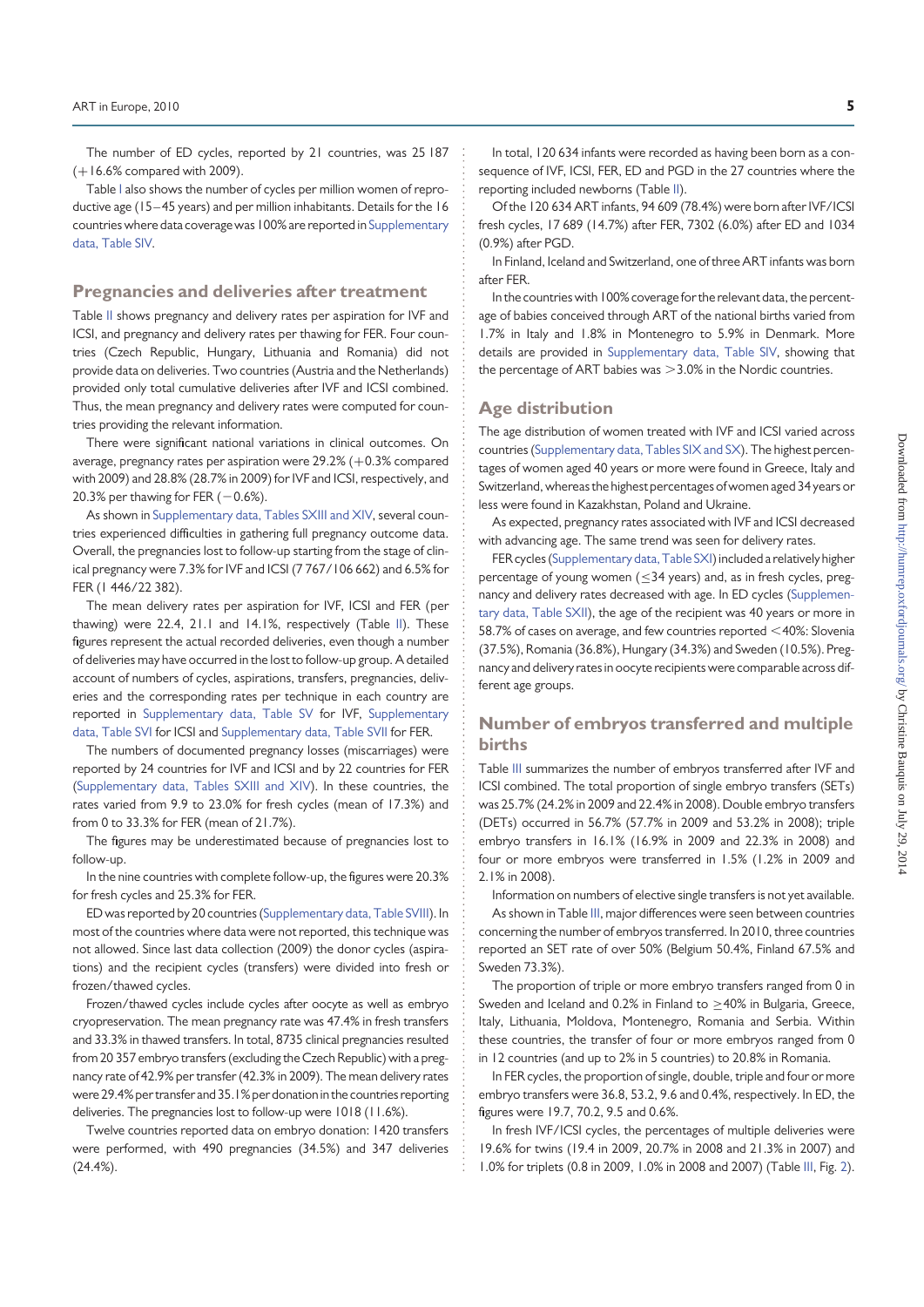Table II Results after ART in 2010. Table II Results after ART in 2010.

| Country            | Initiated cycles                         | ₿                 |                                                                                                         |                                  | <b>S</b>    |                                                                                                                                                                                                                                                                                                                                                                                                                                                                  |                                  | FER             |                                |                               | ART                  | <b>ART</b> infants         |
|--------------------|------------------------------------------|-------------------|---------------------------------------------------------------------------------------------------------|----------------------------------|-------------|------------------------------------------------------------------------------------------------------------------------------------------------------------------------------------------------------------------------------------------------------------------------------------------------------------------------------------------------------------------------------------------------------------------------------------------------------------------|----------------------------------|-----------------|--------------------------------|-------------------------------|----------------------|----------------------------|
|                    | $NF + ICS$                               | Aspirations       | Pregnancies per<br>aspiration (%)                                                                       | Deliveries per<br>aspiration (%) | Aspirations | Pregnancies per<br>aspiration (%)                                                                                                                                                                                                                                                                                                                                                                                                                                | Deliveries per<br>aspiration (%) | Thawings<br>FER | Pregnancies per<br>thawing (%) | Deliveries per<br>thawing (%) | infants <sup>a</sup> | per national<br>births (%) |
| Austria            | 6161                                     | 1014              | 32.5                                                                                                    |                                  | 4768        | 34.9                                                                                                                                                                                                                                                                                                                                                                                                                                                             |                                  | 620             | 25.6                           |                               | 1559                 | 2.0                        |
| Belgium            | 20572                                    | 4526              | 26.8                                                                                                    | $\mathsf{O}$<br>흐                | 13131       | 25.8                                                                                                                                                                                                                                                                                                                                                                                                                                                             | 17.9                             | 8815            | 18.3                           | 12.4                          | 5199                 | 4.0                        |
| Bulgaria           | 4673                                     | 666               | 29.9                                                                                                    | Б<br>24.                         | 3960        | 28.8                                                                                                                                                                                                                                                                                                                                                                                                                                                             | 22.7                             | 272             | 22.4                           | 17.3                          | <b>1595</b>          | $\overline{2}$ .           |
| Republic<br>Czech  | 12864                                    |                   |                                                                                                         |                                  |             |                                                                                                                                                                                                                                                                                                                                                                                                                                                                  |                                  | 4303            |                                |                               |                      |                            |
| Denmark            | 12234                                    | 6304              | 25.1                                                                                                    | 22                               | 5417        | 25.6                                                                                                                                                                                                                                                                                                                                                                                                                                                             | 23.0                             | 3371            | 17.0                           | 14.6                          | 3724                 | 5.9                        |
| Finland            | 4861                                     | 2516              | 31.0                                                                                                    | $\circ$<br>25.                   | 2147        | 27.8                                                                                                                                                                                                                                                                                                                                                                                                                                                             | 22.1                             |                 |                                |                               | 1859                 | 3.0                        |
| France             |                                          | 21783             | 24.1                                                                                                    | $\overline{8}$                   | 34709       | 27.5                                                                                                                                                                                                                                                                                                                                                                                                                                                             | 21.6                             | 21376           | 16.1                           | $\frac{1}{6}$                 | 16500                | 2.0                        |
| Germany            | 51720                                    | 9545              | 27.9                                                                                                    | $\overline{Q}$                   | 35   50     | 27.6                                                                                                                                                                                                                                                                                                                                                                                                                                                             | 9.0                              | 17876           | 19.2                           | 12.0                          | 14123                | $\overline{2.1}$           |
| Greece             | 2754                                     | 710               | 33.7                                                                                                    | 27.                              | <b>1703</b> | $\frac{1}{2}$                                                                                                                                                                                                                                                                                                                                                                                                                                                    | 23.8                             | 461             | 28.0                           | 21.3                          | 1102                 |                            |
| Hungary            | 5091                                     | $\overline{2}$ ll | 32.5                                                                                                    |                                  | 3863        | 30.3                                                                                                                                                                                                                                                                                                                                                                                                                                                             |                                  |                 |                                |                               |                      |                            |
| Iceland            |                                          | 279               | 26.2                                                                                                    | $\overline{a}$                   | 223         | 32.7                                                                                                                                                                                                                                                                                                                                                                                                                                                             | 27.8                             | 205             | 29.3                           | 23.9                          | 216                  | 44                         |
| Ireland            | 3176                                     | 1483              | 31.2                                                                                                    | 25.                              | 1173        | 32.7                                                                                                                                                                                                                                                                                                                                                                                                                                                             | 26.1                             | 882             | 17.5                           | 13.9                          | 971                  | $\Xi$                      |
| Italy              | 52 66 1                                  | 7606              | 24.1                                                                                                    | ⊻ٰ                               | 39843       | 23.0                                                                                                                                                                                                                                                                                                                                                                                                                                                             | 15.7                             | 3758            | 17.2                           | $\frac{1}{2}$                 | 9794                 | Ξ                          |
| Kazakhstan         | 1630                                     | 1282              | 34.9                                                                                                    | 25                               | 348         | 32.5                                                                                                                                                                                                                                                                                                                                                                                                                                                             | 22.4                             | 289             | 25.6                           | 17.6                          | $\overline{2}$       |                            |
| Lithuania          | $\frac{12}{1}$                           | $\approx$         | 26.3                                                                                                    |                                  | 53          | 34.0                                                                                                                                                                                                                                                                                                                                                                                                                                                             |                                  | $\overline{C}$  | 36.8                           | 0.0                           |                      |                            |
| Macedonia          | 1409                                     | 283               | 44.2                                                                                                    | $\sim$<br>$\approx$              | 1009        | 41.3                                                                                                                                                                                                                                                                                                                                                                                                                                                             | 33.9                             | $\frac{6}{7}$   | 24.5                           | 16.3                          | $\frac{1}{6}$        |                            |
| Moldova            | 624                                      | 272               | 38.2                                                                                                    | $\frac{1}{2}$                    | 328         | 39.6                                                                                                                                                                                                                                                                                                                                                                                                                                                             | 33.5                             | $\circ$         |                                |                               | 242                  | $\delta$                   |
| Montenegro         | 446                                      | $\overline{z}$    | 48.1                                                                                                    | 48.                              | 417         | 28.3                                                                                                                                                                                                                                                                                                                                                                                                                                                             | 21.3                             | $\circ$         | 33.3                           | 33.3                          | 136                  | $\frac{\infty}{\infty}$    |
| Norway             | 6557                                     | 2942              | 29.3                                                                                                    | 24.                              | 3314        | 27.9                                                                                                                                                                                                                                                                                                                                                                                                                                                             | 23.7                             | 2443            | 9.9                            | 15.7                          | 2098                 | $\overline{+}$             |
| Poland             | 8968                                     | 335               | 37.3                                                                                                    | $\leq$                           | 8501        | 34.5                                                                                                                                                                                                                                                                                                                                                                                                                                                             | 26.3                             | 3733            | 23.2                           | 14.7                          | 3500                 | $\frac{8}{2}$              |
| Portugal           | 5875                                     | 1571              | 35.1                                                                                                    | 26.                              | 3856        | 31.0                                                                                                                                                                                                                                                                                                                                                                                                                                                             | 24.1                             | 921             | 20.3                           | 15.2                          | 1962                 | $\tilde{c}$                |
| Romania            | 923                                      | 506               | $\frac{1}{4}$                                                                                           |                                  | 352         | 48.9                                                                                                                                                                                                                                                                                                                                                                                                                                                             |                                  | 208             | 24.5                           |                               |                      |                            |
| Russia             | 27310                                    | 13817             | 34.2                                                                                                    | $\sim$<br>25.                    | 12508       | 33.8                                                                                                                                                                                                                                                                                                                                                                                                                                                             | 23.8                             | 3760            | 24.7                           | 15.0                          | 9500                 |                            |
| Serbia             | 1484                                     | 410               | 31.5                                                                                                    | Ō.<br>23.                        | 1050        | 35.4                                                                                                                                                                                                                                                                                                                                                                                                                                                             | 27.5                             |                 |                                |                               | 484                  |                            |
| Slovenia           | 3604                                     | <b>1205</b>       | 34.4                                                                                                    | $\circ$<br>28.                   | 2310        | 28.1                                                                                                                                                                                                                                                                                                                                                                                                                                                             | 22.3                             | 760             | 21.3                           | $\overline{2}$                | $\frac{13}{2}$       | 5                          |
| Spain              | 32503                                    | 2880              | 33.8                                                                                                    | $\sqrt{ }$<br>E.                 | 25994       | 32.7                                                                                                                                                                                                                                                                                                                                                                                                                                                             | 19.7                             | 8760            | 27.9                           | 15.4                          | 13385                | 2.8                        |
| Sweden             | 11592                                    | 5348              | 31.8                                                                                                    | $\sqrt{ }$<br>24.                | 5499        | $\frac{3}{3}$                                                                                                                                                                                                                                                                                                                                                                                                                                                    | 24.3                             | 5520            | 25.0                           | 19.0                          | 4025                 | 3.5                        |
| Switzerland        | 5482                                     | 741               | 21.5                                                                                                    | $\leq$                           | 4452        | 23.9                                                                                                                                                                                                                                                                                                                                                                                                                                                             | 18.4                             | 4058            | $\overline{9}$ .               | 13.4                          | 1733                 | 2.2                        |
| Netherlands<br>The | 16898                                    | 7895              | 28.5                                                                                                    | $\sim$<br>$\overline{z}$         | 7639        | 31.8                                                                                                                                                                                                                                                                                                                                                                                                                                                             | 24.3                             |                 |                                |                               | 5015                 | 2.7                        |
| Ukraine            | 5264                                     | 2328              | 38.2                                                                                                    | Ŋ<br>27                          | 2794        | 36.5                                                                                                                                                                                                                                                                                                                                                                                                                                                             | 30.4                             | 1240            | 26.9                           | 20.2                          | 2455                 |                            |
| The UK             | 44 642                                   | 18738             | 30.9                                                                                                    | $\circ$<br>$\overline{27}$       | 23 160      | 31.2                                                                                                                                                                                                                                                                                                                                                                                                                                                             | 27.6                             | 10476           | 21.9                           | 19.3                          | 17014                | 2.2                        |
| $\overline{4}$     | 352090                                   | 118280            | 29.2                                                                                                    | 4<br>22                          | 249671      | 28.8                                                                                                                                                                                                                                                                                                                                                                                                                                                             | 21.1                             | 104181          | 20.3                           | $\overline{4}$                | 120634               |                            |
|                    |                                          |                   |                                                                                                         |                                  |             | For IVF and ICSI there were for France, Greece, Ireland, Kazakhstan, Russia and Spain, respectively 17, 46, 1, 8, 543 and27 deliveries with unknown outcome. These were accepted as singletons to calculate the ART infants.                                                                                                                                                                                                                                     |                                  |                 |                                |                               |                      |                            |
|                    |                                          |                   |                                                                                                         |                                  |             | For ED there were for France, Greece, Kazakhstan, Poland, Russia, Spain and Ukraine, respectively 1, 2,1, 23, 8 and 9 deliveries with unknown outcome. These were accepted as singletons to calculate the ART infants. For PGD<br>France, Greece, Kazakhstan, Russia and Spain, respectively 41. 4, 2, 8 and 4 deliveries with unknown outcome. These were accepted as singletons to calculate the ART infants. For the Netherlands no data on the number of tha |                                  |                 |                                |                               |                      |                            |
|                    | <sup>a</sup> ART infants also include ED |                   | I delivery with unknown outcome. This one was accepted as singleton to ca                               |                                  |             | Iculate the ART infants. In the Czech Republic, IVF and ICSI were reported together, no details on pregnancies and deliveries.                                                                                                                                                                                                                                                                                                                                   |                                  |                 |                                |                               |                      |                            |
|                    |                                          |                   | <sup>b</sup> Total rates refer to those countries where all data were reported for the given technique. |                                  |             |                                                                                                                                                                                                                                                                                                                                                                                                                                                                  |                                  |                 |                                |                               |                      |                            |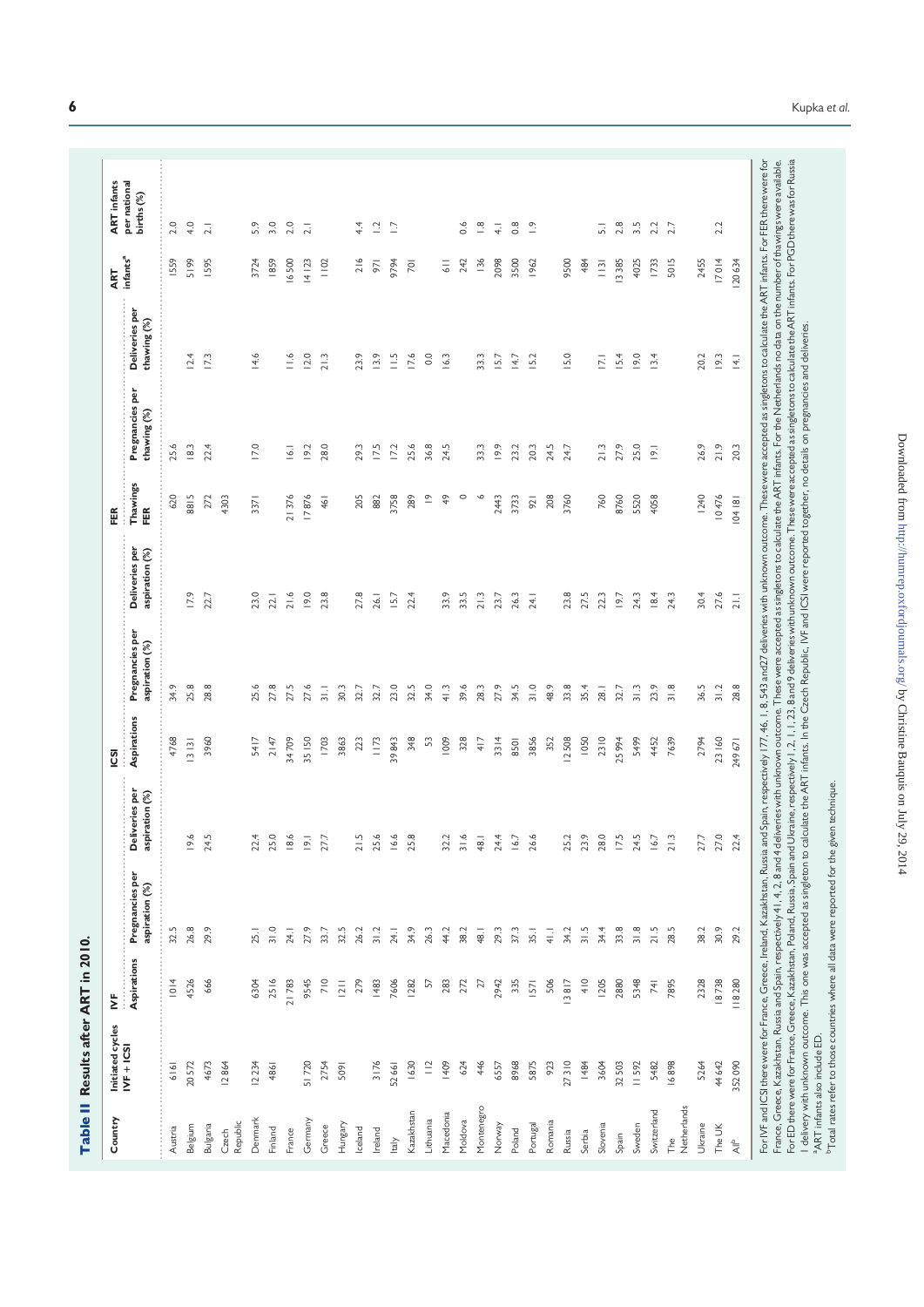|                                                               |               |                     | Table III Number of embryos transferred after ART and deliveries in 2010.                                                       |                    |                          |                   |                     |                         |                   |                  |                  |
|---------------------------------------------------------------|---------------|---------------------|---------------------------------------------------------------------------------------------------------------------------------|--------------------|--------------------------|-------------------|---------------------|-------------------------|-------------------|------------------|------------------|
| Country                                                       | $IVF + ICS$   |                     |                                                                                                                                 |                    |                          |                   |                     |                         | FER               |                  |                  |
|                                                               | Transfers     | I embryo (%)        | 2 embryos (%)                                                                                                                   | 3 embryos (%)      | 4+ embryos (%)           | <b>Deliveries</b> | Twin <sup>(%)</sup> | Triplet (%)             | <b>Deliveries</b> | Twin (%)         | Triplet (%)      |
| Austria                                                       | 6032          | 26.5                | 66.6                                                                                                                            | 6.4                | 0.5                      | <b>1253</b>       | 23.1                | 0.6                     |                   |                  |                  |
| Belgium                                                       | 15883         | 50.4                | 39.8                                                                                                                            | $\overline{\circ}$ | $\overline{a}$           | 3232              | $\Xi$               | 0.2                     | 1094              | $\frac{8}{11}$   | 0.2              |
| Bulgaria                                                      | 3724          | 15.8                | 33.5                                                                                                                            | 39.3               | $\frac{4}{14}$           | 1060              | 35.8                | 2.2                     | $\overline{4}$    | 21.3             | 0.0              |
| Czech republic                                                |               |                     |                                                                                                                                 |                    |                          |                   |                     |                         |                   |                  |                  |
| Denmark                                                       | 9967          | 45.2                | 49.1                                                                                                                            | 5.6                | $\overline{0}$ .         | 2657              | 15.2                | 0.4                     | 493               | 16.1             | 0.7              |
| Finland                                                       | 4123          | 67.5                | 32.3                                                                                                                            | 0.2                | 0.0                      | 1105              | 10.6                | $\frac{3}{2}$           | 588               | 73               | 0.0              |
| France                                                        | 50085         | 28.3                | 61.2                                                                                                                            | 5.6                | 0.8                      | II 558            | 177                 | $\degree$               | 2477              | $9.\overline{8}$ | $\overline{c}$   |
| Germany                                                       | 42780         | $\frac{3}{4}$       | 67.5                                                                                                                            | 18.2               | 0.0                      | 8517              | 28.6                | 3.9                     | 2150              | 15.0             | $\Xi$            |
| Greece                                                        | 2203          | 14.6                | 31.5                                                                                                                            | 46.3               | 7.7                      | 602               | 27.0                | $\overline{3}$ .        | 98                | 35.8             | $\overline{2.1}$ |
| Hungary                                                       | 4800          | 12.6                | 52.8                                                                                                                            | 30.9               | 3.7                      |                   |                     |                         |                   |                  |                  |
| Iceland                                                       | 412           | 42.5                | 57.5                                                                                                                            | 0.0                | 0.0                      | $\overline{2}$    | 13.9                | 0.0                     | $\frac{1}{4}$     | 10.2             | 0.0              |
| Ireland                                                       | 2425          | 28.0                | 63.3                                                                                                                            | $\frac{5}{8}$      | 0.2                      | 685               | 19.0                | 0.7                     | 123               | 10.6             | $0.\overline{8}$ |
| ltaly                                                         | 40468         | 19.2                | 38.2                                                                                                                            | 38.1               | $4\overline{4}$          | 7508              | 20.4                | $\frac{\infty}{\cdot}$  | 434               | 173              | 0.7              |
| Kazakhstan                                                    | 1499          | 19.1                | 46.3                                                                                                                            | 32.4               | 2.2                      | 409               | 23.4                | $\overline{a}$          | $\overline{5}$    | 15.7             | $\overline{0}$ . |
| Lithuania                                                     | $\frac{1}{1}$ | 6.4                 | 17.3                                                                                                                            | 76.4               | $\overline{0}$ .         |                   |                     |                         |                   |                  |                  |
| Macedonia                                                     | 1182          | 18.2                | 42.2                                                                                                                            | 39.6               | 0.0                      | 433               | 32.6                | $\frac{6}{1}$           | $\infty$          | 12.5             | 0.0              |
| Moldova                                                       | 575           | $\overline{\Omega}$ | 31.7                                                                                                                            | 51.7               | 6.6                      | 96                | 22.4                | 0.5                     |                   |                  |                  |
| Montenegro                                                    | 414           | 16.9                | 22.9                                                                                                                            | 59.4               | 0.7                      | 102               | 31.4                | 0.0                     | $\sim$            | 0.0              | 0.0              |
| Norway                                                        | 5417          |                     |                                                                                                                                 |                    |                          | 502               | Ξ                   | $\degree$               | 383               | $\frac{8}{3}$    | 0.5              |
| Poland                                                        | 7786          | 20.3                | 70.6                                                                                                                            | $\frac{6}{8}$      | 0.5                      | 2289              | 18.6                | 0.4                     | 549               | 0.9              | 0.0              |
| Portugal                                                      | 4752          | 19.7                | 73.5                                                                                                                            | 6.8                | 0.0                      | 1347              | 20.2                | 0.7                     | $\overline{40}$   | $\overline{2}$   | 0.7              |
| Romania                                                       | $\frac{8}{6}$ | 7.5                 | 43.3                                                                                                                            | 28.4               | 20.8                     |                   |                     |                         |                   |                  |                  |
| Russia                                                        | 23825         | 16.1                | 63.2                                                                                                                            | 17.8               | 2.9                      | 6457              | 22.1                | $\overline{\mathbb{D}}$ | 563               | 19.0             | 0.5              |
| Serbia                                                        | 1316          | 17.6                | 15.7                                                                                                                            | 54.4               | 12.2                     | 387               | 14.7                | 5.2                     |                   |                  |                  |
| Slovenia                                                      | 3031          | 32.2                | 64.7                                                                                                                            | 3.2                | $\rm ^{0}$               | 852               | 15.0                | $\overline{0}$ .        | $\frac{130}{2}$   | 12.3             | $\overline{0}$ . |
| Spain                                                         | 24759         | 17.4                | 69.5                                                                                                                            | 13.2               | $_{\circ}^{\circ}$       | 5616              | 23.6                | 0.4                     | 1353              | 16.0             | $\frac{3}{2}$    |
| Sweden                                                        | 9593          | 73.3                | 26.7                                                                                                                            | $\rm ^{0}$         | $\overline{0}$ .         | 2648              | 5.8                 | $\overline{\circ}$      | 1051              | 4.7              | 0.2              |
| Switzerland                                                   | 4314          | 18.4                | 62.9                                                                                                                            | 18.7               | 0.0                      | 942               | 19.4                | 0.4                     | 544               | 9.9              | 0.2              |
| The Netherlands                                               | 16898         |                     |                                                                                                                                 |                    |                          | 3529              | 10.5                | $\overline{\circ}$      | <b>1055</b>       | 4.6              | 0.0              |
| Ukraine                                                       | 4811          | $\frac{1}{2}$       | 54.3                                                                                                                            | 31.2               | 3.4                      | 1496              | 23.9                | Ξ                       | 251               | $\approx$        | $0.\overline{8}$ |
| The UK                                                        | 38408         | 29.9                | 65.0                                                                                                                            | $\overline{5}$     | 0.0                      | 11451             | 19.6                | $\frac{3}{2}$           | 2021              | $\overline{2}$   | 0.0              |
| $\overline{\mathsf{A}}\hspace{-0.08cm}\parallel^{\mathsf{a}}$ | 332408        | 25.7                | 56.7                                                                                                                            | $\overline{6}$ .   | $\overline{\phantom{a}}$ | 77955             | 19.6                | $\supseteq$             | 5654              | 12.5             | $\overline{0}$   |
|                                                               |               |                     | <sup>3</sup> Totals refer only to those countries where data on number of transferred embryos and on multiplicity were reported |                    |                          |                   |                     |                         |                   |                  |                  |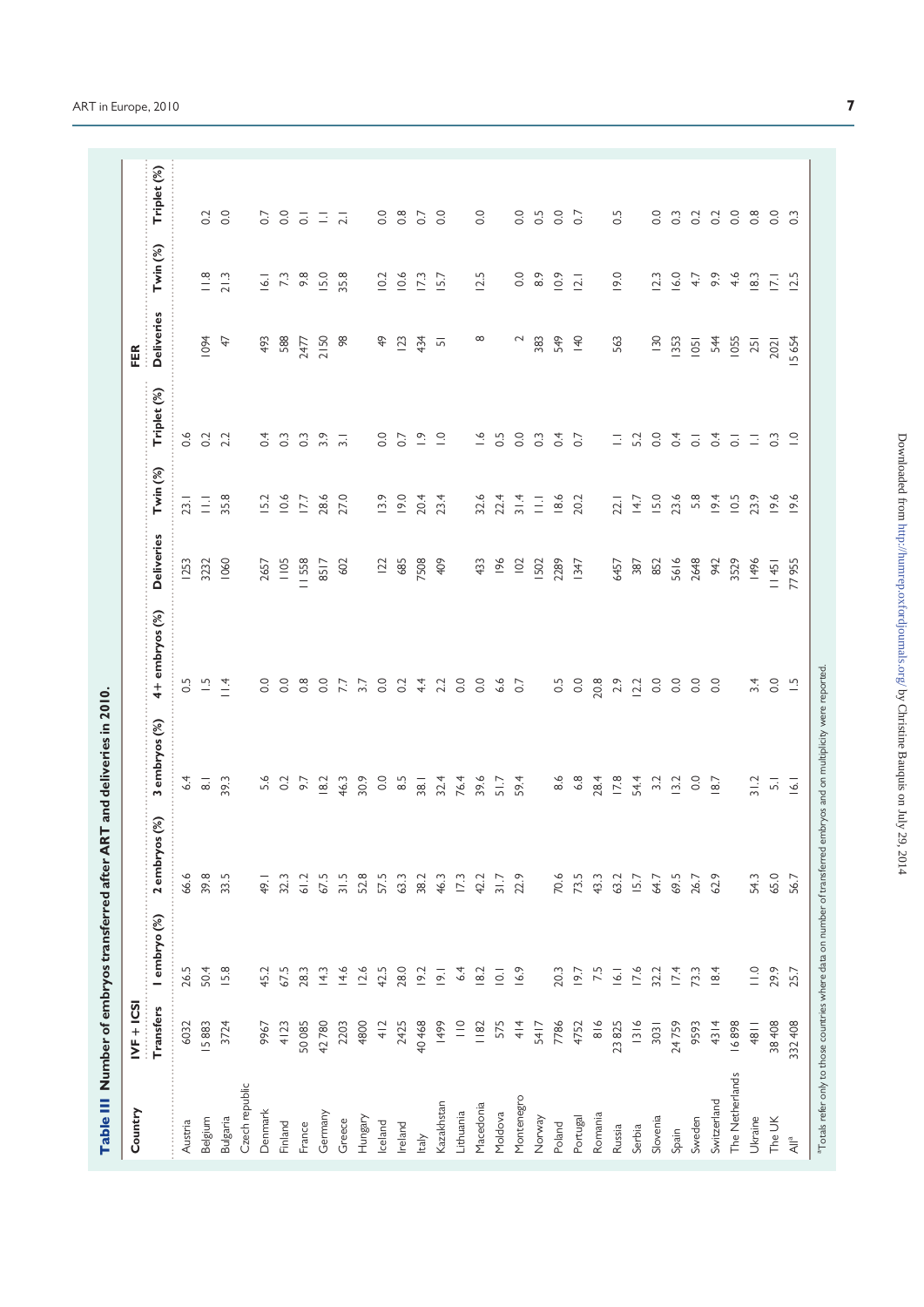

After FER, the percentages were 12.5% for twins (12.7% in 2009, 13.4% in 2008 and 13.1% in 2007) and 0.3% for triplet deliveries (also 0.3% in 2009, 2008 and 2007).

Additional data on pregnancy outcome, singleton and multiple deliveries are provided in Supplementary data, Tables SXIII and SXIV.

In ED, of 5763 deliveries with known data on multiplicity, 1430 were twins (24.8%) and 32 were triplets (0.6%) (data not presented in tables).

### Perinatal risks and complications

Supplementary data, Table SXV summarizes the occurrence of preterm deliveries according to the number of newborns. Data were available from 17 countries. These show that the risk of extreme preterm birth (gestational weeks 20–27) remained stable from 1.1% (0.9% in 2009) for a singleton delivery to 3.3% (3.0% in 2009) for twins and 12.3% (13.6% in 2009) for triplets. The same trend was noted for very preterm birth (28 –32 weeks), from 2.4 to 10.4 and 31.0%, respectively. Term delivery (37+ weeks) rates were 88.0% for singleton, 46.3% for

twins and only 9.5% for triplets.

Ovarian hyperstimulation syndrome (OHSS) was reported in 25 of the 31 countries (Supplementary data, Table SXVI). In total, 1500 cases of OHSS were recorded, corresponding to a prevalence of 0.3% (0.8% in 2009) of all stimulated cycles in the countries reporting the data. The table also includes data on the incidence of other adverse outcomes, such as bleeding (641 cases), infection (53 cases) and fetal reductions (441 cases). Maternal death was reported in two cases (one in 2009).

### PGD/PGS

PGD/PGS activity, recorded from 17 countries (15 in 2009), involved 6399 cycles, 5384 aspirations, 4070 embryo transfers, 1352 pregnancies (25.1% per aspiration) and 957 deliveries (17.8% per aspiration), the main contributor being Spain with 2743 cycles. More complete data

and detailed analysis of PGD/PGS in Europe are published separately by ESHRE's PGD Consortium (Moutou et al., 2014).

### In vitro maturation

IVM was recorded in 10 countries (Table I). A total of 493 aspirations (1334 in 2009 and 562 in 2008) and 314 transfers were recorded, resulting in 69 pregnancies and 43 deliveries. Russia accounted for 45% of cycles and 21% of deliveries.

### Frozen oocyte replacement

FOR was recorded by 10 countries, with a total of 4859 thaws, 4049 transfers, 1235 pregnancies and 755 deliveries (Table I). The majority (87%) was performed in Italy and Spain.

### Intrauterine insemination

The number of IUI laboratories present in the countries was recorded in 2009 for the first time. Only 18 countries reported the figure, with a total of 993 units, 857 of which (86.3%) were reporting to the National Register (Table I). Moreover, in four countries, the total number of IUI units in the countries was not available, only the number of reporting units.

Table IV provides data on IUI-H and IUI-D cycles. With regard to IUI-H, 176 512 cycles (+13 669) were reported by 23 countries—the main contributors being France, Italy and Spain.

Among the countries reporting deliveries, the mean delivery rate per cycle was 8.9% (8.3 in 2009), with 9.3% (10.4% in 2009) of deliveries being twins and 0.5% (0.7% in 2009) triplet deliveries.

For IUI-D, 38 124 cycles were reported  $(+ 8889)$  by 20 countries, the main contributors being Denmark, France, Spain and the UK. The delivery rate per cycle was 13.8% (13.4% in 2009), with multiple delivery rates of 7.9% (10.3% in 2009) for twins and 0.2% (0.5% in 2009) for triplets.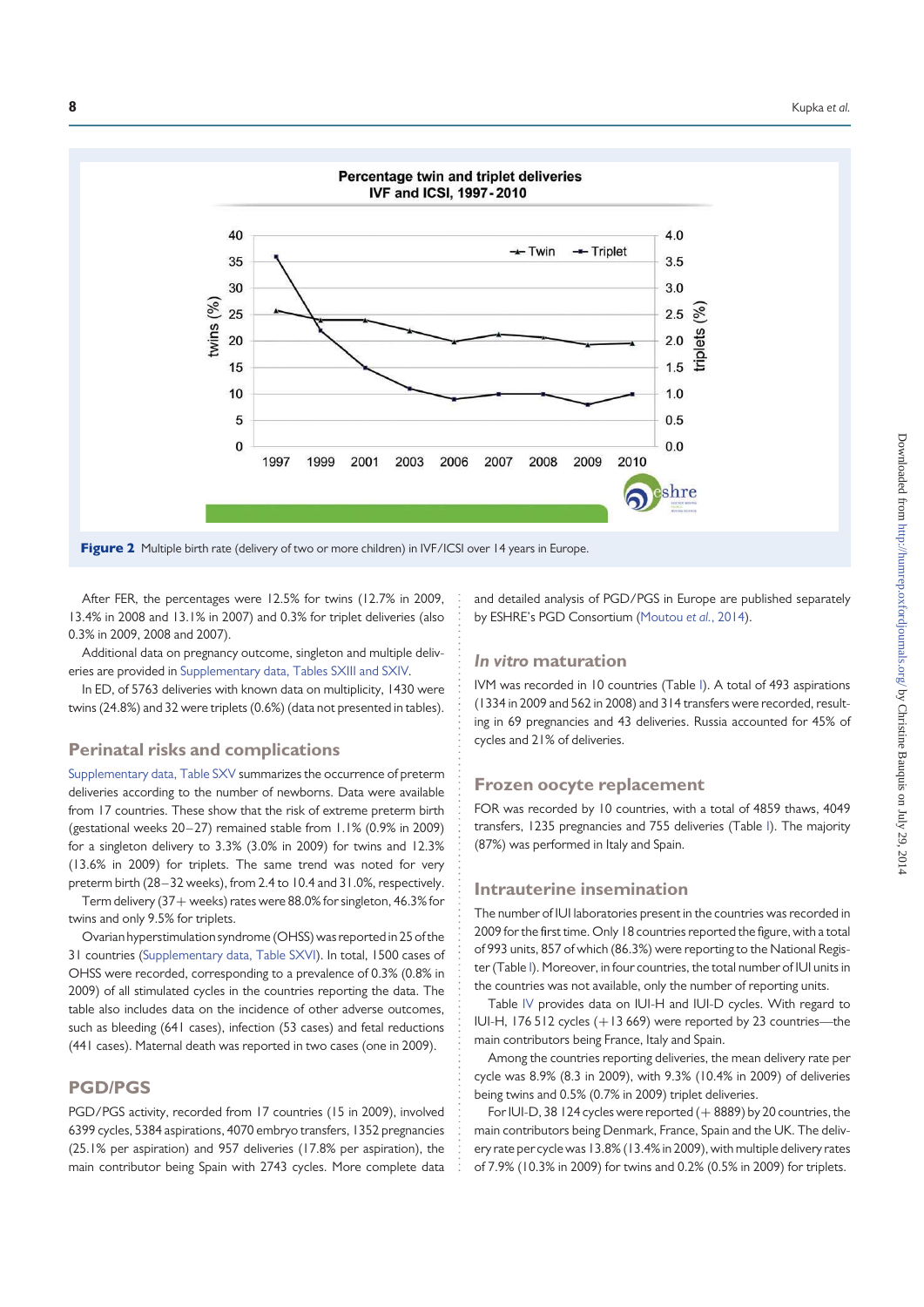| j                                                                                                              |
|----------------------------------------------------------------------------------------------------------------|
|                                                                                                                |
|                                                                                                                |
| こうきょう かんきん アファ                                                                                                 |
|                                                                                                                |
|                                                                                                                |
|                                                                                                                |
| ;<br>;                                                                                                         |
|                                                                                                                |
| - 10 mm - 10 mm - 10 mm - 10 mm - 10 mm - 10 mm - 10 mm - 10 mm - 10 mm - 10 mm - 10 mm - 10 mm - 10 mm - 10 m |
|                                                                                                                |
|                                                                                                                |
|                                                                                                                |
|                                                                                                                |
|                                                                                                                |
| l                                                                                                              |
|                                                                                                                |
|                                                                                                                |
|                                                                                                                |
| <b><i><u><u><u> [</u>]</u></u></i></b>                                                                         |
|                                                                                                                |
|                                                                                                                |
|                                                                                                                |
| $\overline{a}$                                                                                                 |
| ı                                                                                                              |
|                                                                                                                |
|                                                                                                                |
|                                                                                                                |
|                                                                                                                |
|                                                                                                                |
|                                                                                                                |
| → (shanoving transmission one one the transmit<br>j                                                            |
|                                                                                                                |
|                                                                                                                |
|                                                                                                                |
|                                                                                                                |
| l                                                                                                              |
|                                                                                                                |
|                                                                                                                |
| ì                                                                                                              |
|                                                                                                                |
|                                                                                                                |
| ֦֦֧֦֧֦֧֦֧֦֧֦֧֦֧֦֧֦֧֦֧֦֧֚֚֚֚֚֬֝֜                                                                                |
|                                                                                                                |

|                         |                 |                          | Table IV Intrauterine insemination with husband                                                                                                                                                                                                                                                                                                                                   | (IUI-H) or donor (IUI-D) semen in 2010. |                     |                          |                |                          |                    |               |                 |                  |
|-------------------------|-----------------|--------------------------|-----------------------------------------------------------------------------------------------------------------------------------------------------------------------------------------------------------------------------------------------------------------------------------------------------------------------------------------------------------------------------------|-----------------------------------------|---------------------|--------------------------|----------------|--------------------------|--------------------|---------------|-----------------|------------------|
| Country                 | HH<br>D         |                          |                                                                                                                                                                                                                                                                                                                                                                                   |                                         |                     |                          | q-inl          |                          |                    |               |                 |                  |
|                         | Cycles          | <b>Deliveries</b>        | Deliveries (%)                                                                                                                                                                                                                                                                                                                                                                    | Singleton (%)                           | Twin <sup>(%)</sup> | Triplet (%)              | Cycles         | <b>Deliveries</b>        | Deliveries (%)     | Singleton (%) | Twin (%)        | Triplet (%)      |
| Austria                 |                 |                          |                                                                                                                                                                                                                                                                                                                                                                                   |                                         |                     |                          |                |                          |                    |               |                 |                  |
| Belgium                 | 11247           | 688                      | $\overline{\circ}$                                                                                                                                                                                                                                                                                                                                                                | 96.5                                    | $3.\overline{5}$    | $\frac{0}{2}$            | 6218           | 564                      | $\overline{\circ}$ | 96.9          | 2.9             | 0.2              |
| Bulgaria                | 2109            | 251                      | $\frac{1}{2}$                                                                                                                                                                                                                                                                                                                                                                     | 90.8                                    | 9.2                 | $\overline{O}$ .         | 683            | 132                      | 19.3               | 75.0          | 25.0            | 0.0              |
| Czech republic          |                 |                          |                                                                                                                                                                                                                                                                                                                                                                                   |                                         |                     |                          |                |                          |                    |               |                 |                  |
| Denmark                 | 11900           | 1531                     | 12.9                                                                                                                                                                                                                                                                                                                                                                              | 89.7                                    | 9.7                 | $\frac{6}{1}$            | 9553           | 308                      | $\overline{3.7}$   | 94.0          | 6.0             | $\overline{c}$   |
| Finland                 | 4061            | 376                      | 9.3                                                                                                                                                                                                                                                                                                                                                                               | 94.4                                    | 4.8                 | $0.\overline{8}$         | 955            | 124                      | 13.0               | 96.8          | 3.2             | $\overline{0}$ . |
| France                  | 55873           | 5486                     | 9.8                                                                                                                                                                                                                                                                                                                                                                               | 89.1                                    | 10.4                | 0.4                      | 4024           | 697                      | 173                | 88.9          | 10.6            | 0.4              |
| Germany                 |                 |                          |                                                                                                                                                                                                                                                                                                                                                                                   |                                         |                     |                          |                |                          |                    |               |                 |                  |
| Greece                  | 495             | 47                       | 9.5                                                                                                                                                                                                                                                                                                                                                                               | 88.6                                    | $\frac{4}{11}$      | $\rm ^{\circ}$           | 59             | $\supseteq$              | 15.4               | 70.0          | 30.0            | $\overline{0}$ . |
| Hungary                 |                 |                          |                                                                                                                                                                                                                                                                                                                                                                                   |                                         |                     |                          |                |                          |                    |               |                 |                  |
| Iceland                 |                 |                          |                                                                                                                                                                                                                                                                                                                                                                                   |                                         |                     |                          |                |                          |                    |               |                 |                  |
| Ireland                 | 69              | 149                      | 8.8                                                                                                                                                                                                                                                                                                                                                                               | 91.3                                    | 8.7                 | $\rm ^{0}$               | 275            | 54                       | 19.6               | 96.3          | 3.7             | $\overline{0}$ . |
| Italy                   | 32069           | 2220                     | 6.9                                                                                                                                                                                                                                                                                                                                                                               | 89.6                                    | 9.5                 | $\overline{O}$           |                |                          |                    |               |                 |                  |
| Kazakhstan              | $\overline{88}$ | 66                       | 7.5                                                                                                                                                                                                                                                                                                                                                                               | 100.0                                   | 0.0                 | $\rm ^{\circ}$           | $\frac{4}{3}$  | $\overline{\phantom{0}}$ | $\overline{8}$     | 100.0         | 0.0             | 0.0              |
| Lithuania               | <b>155</b>      |                          |                                                                                                                                                                                                                                                                                                                                                                                   |                                         |                     |                          |                |                          |                    |               |                 |                  |
| Macedonia               | 598             | $\overline{5}$           | 6.5                                                                                                                                                                                                                                                                                                                                                                               | 74.5                                    | 9.8                 | 2.0                      | 53             | ७                        | $\frac{1}{2}$      | 83.3          | 16.7            | 0.0              |
| Moldova                 | $\equiv$        | $\overline{4}$           | 127                                                                                                                                                                                                                                                                                                                                                                               | 100.0                                   | 0.0                 | 0.0                      | $\mathcal{L}$  | $\overline{2}$           | 28.8               | 100.0         | 0.0             | 0.0              |
| Montenegro              | 256             | $\overline{\phantom{0}}$ | 4.7                                                                                                                                                                                                                                                                                                                                                                               | 100.0                                   | 0.0                 | $\rm ^{\circ}$           |                |                          |                    |               |                 |                  |
| Norway                  | 435             | $\frac{9}{4}$            | $\tilde{=}$                                                                                                                                                                                                                                                                                                                                                                       | 87.8                                    | 12.2                | $\rm ^{\circ}$           | 397            | $\mathcal{L}$            | 18.4               | 91.8          | 8.2             | $\overline{0}$ . |
| Poland                  | 11890           | 889                      | 7.5                                                                                                                                                                                                                                                                                                                                                                               | 93.1                                    | 6.9                 | $\overline{O}$ .         | 918            | 270                      | $\frac{4}{1}$      | 92.0          | 8.0             | $\overline{0}$ . |
| Portugal                | 2044            | 219                      | 10.7                                                                                                                                                                                                                                                                                                                                                                              | 88.6                                    | $\frac{4}{14}$      | $\overline{0}$ .         | $\overline{6}$ | 25                       | I5.5               | 88.0          | 12.0            | 0.0              |
| Romania                 | 1024            |                          |                                                                                                                                                                                                                                                                                                                                                                                   |                                         |                     |                          | 120            |                          |                    |               |                 |                  |
| Russia                  | 6142            | 791                      | 12.9                                                                                                                                                                                                                                                                                                                                                                              | $=$                                     | 7.8                 | $\overline{\phantom{a}}$ | 2398           | 468                      | 19.5               | 92.7          | 73              | 0.0              |
| Serbia                  | 920             |                          |                                                                                                                                                                                                                                                                                                                                                                                   |                                         |                     |                          |                |                          |                    |               |                 |                  |
| Slovenia                | 740             | 65                       | 8.8                                                                                                                                                                                                                                                                                                                                                                               | 80.0                                    | 20.0                | $\overline{O}$ .         | $\overline{ }$ |                          | 14.3               | 100.0         | 0.0             | 0.0              |
| Spain                   | 22087           | 1655                     | 7.5                                                                                                                                                                                                                                                                                                                                                                               | 88.6                                    | 0.9                 | 0.5                      | 6117           | 762                      | 12.5               | 87.7          | $\overline{11}$ | 0.7              |
| Sweden                  |                 |                          |                                                                                                                                                                                                                                                                                                                                                                                   |                                         |                     |                          | 585            | $\overline{100}$         | $\overline{17.1}$  | 95.0          | 4.0             | $\supseteq$      |
| Switzerland             |                 |                          |                                                                                                                                                                                                                                                                                                                                                                                   |                                         |                     |                          |                |                          |                    |               |                 |                  |
| The Netherlands         |                 |                          |                                                                                                                                                                                                                                                                                                                                                                                   |                                         |                     |                          |                |                          |                    |               |                 |                  |
| Ukraine                 | 49              | $\overline{9}$           | 12.8                                                                                                                                                                                                                                                                                                                                                                              | 91.3                                    | 2.9                 | 0.0                      | 622            | $88$                     | $\overline{4}$ .   | 92.0          | 8.0             | 0.0              |
| The UK                  | 8294            |                          |                                                                                                                                                                                                                                                                                                                                                                                   |                                         |                     |                          | 3806           | 506                      | 13.3               | 93.3          | 6.7             | $\overline{0}$ . |
| $\tilde{A} \parallel^a$ | 176512          | 14750                    | 8.9                                                                                                                                                                                                                                                                                                                                                                               | 90.0                                    | 9.3                 | $0.\overline{5}$         | 38124          | 5226                     | 13.8               | 91.9          | 7.9             | 0.2              |
|                         |                 |                          | ltaly, Spain: underestimation of deliveries because of high number of pregnancies is lost to follow up. Macedonia: Data from two clinics only. Poland: For UI-H and UI-D there were, respectively, 282 and 63 pregnancies with<br><sup>3</sup> Total refers to those countries where data were reported and mean percentage was computed for countries with complete information. |                                         |                     |                          |                |                          |                    |               |                 |                  |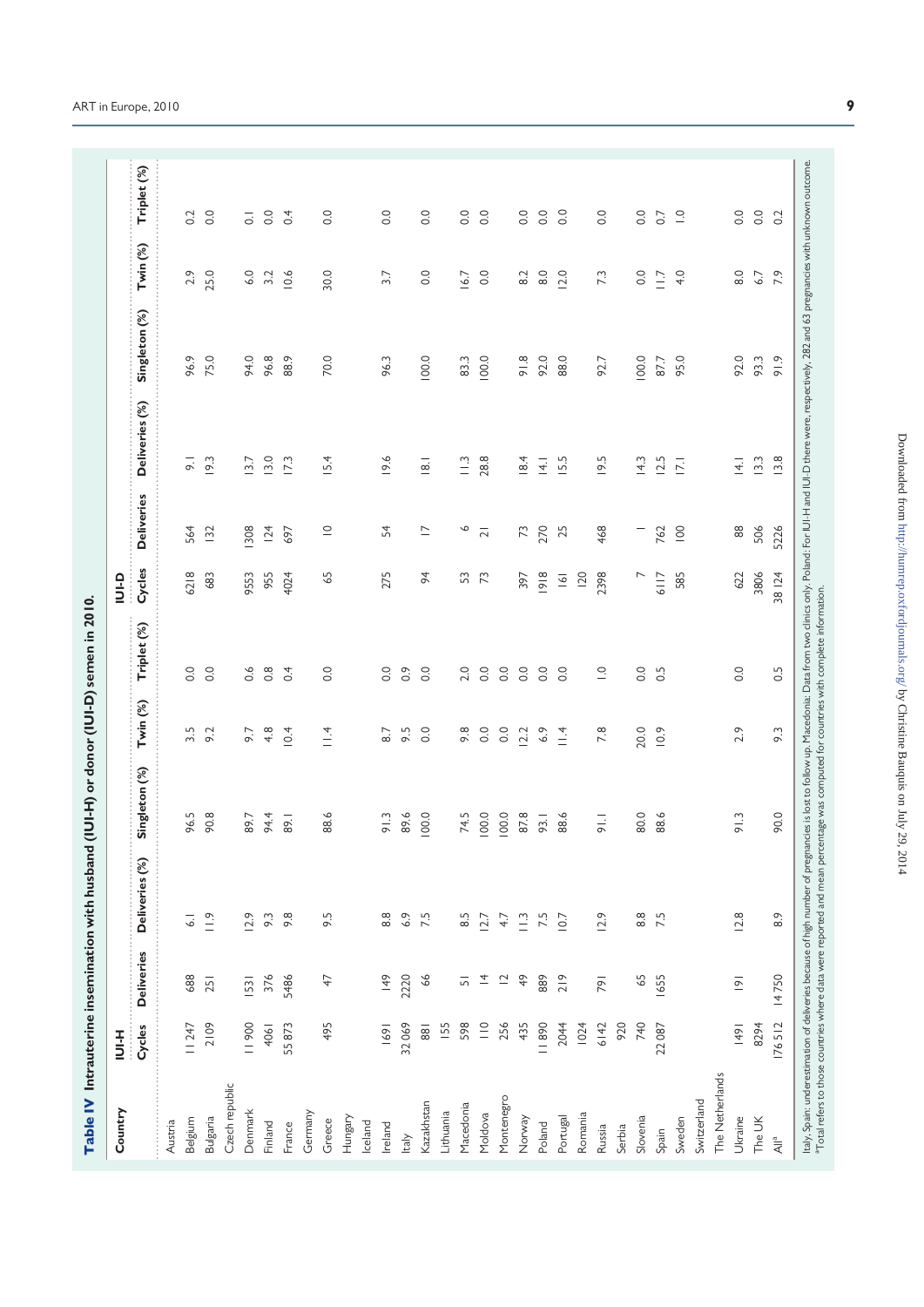Data available on outcomes in women  $\leq$  40 years and 40 years or more are presented in Supplementary data, Tables SXVII and XVIII. The delivery rate associated with IUI-H declined with age  $(9.0\% < 40$ versus 3.7% above) and the multiple delivery rates decreased from 8.9 to 5.3% for twins and from 0.6 to 0.0% for triplets.

Similar findings were seen in IUI-D, where delivery rates decreased with age from 14.5 to 7.2%, twin deliveries from 7.9 to 3.8% and triplets from 0.2 to 0.0%.

### Sum of fresh and FER ('cumulative') delivery rates

Supplementary data, Table SXIX gives an estimate of a cumulative delivery rate per aspiration in countries performing FER and reporting deliveries.

The calculation, presented as the sum of fresh and FER deliveries with the basic number as the number of aspirations obtained during the same year, is not a true cumulative delivery rate per aspiration, but it shows that the delivery rate (fresh versus cumulative) can increase in the countries reporting the relevant data.

Overall, the increase after inclusion of FER deliveries was from 20.0 to 23.7%, but in some countries the increment was more substantial (Switzerland  $+9.9%$ , Finland  $+12.1%$ ).

In countries where the proportion of aspirations and thawings was  $>$ 40% the 'benefit' using our definition of cumulative delivery rate was  $>4\%$ .

### Cross-border reproductive care

Only eight countries reported data on patients undergoing cross-border reproductive care (CBRC): Greece, Iceland, Macedonia, Moldova, Poland, Slovenia, Spain and Switzerland. A total of 4867 cycles were reported, 69.4% of which involved IVF/ICSI with the couple's own gametes, 16.0% were oocyte donations and 11.9% were IUI or IVF with semen donation.

Information regarding the countries of origin was very incomplete and not reliable enough to draw any conclusions. The main reason (58%) reported by patients was to seek a higher quality treatment than available in their home countries (data not presented in tables).

### **Discussion**

The present report is the 14th, consecutive annual European report on ART data. Taken together, these reports cover  $>5$  million treatment cycles from 1997 to 2010. Since 2003 also the infants born after ART have been included—nearly 600 000 (Fig. 3).

As shown in the tables, the method of reporting varies among countries and registries from a number of countries have been unable to provide some of the relevant data, such as initiated cycles and deliveries (Supplementary data, Table SIII).

It can be argued that as long as data are incomplete and generated through different methods of collection, results should be interpreted with caution. Nevertheless, the findings reported in this paper reveal important trends in practice and outcomes in Europe and give a clear picture of the differences existing among countries.

In comparison with 2009, the number of countries reporting to the ESHRE's EIM Consortium decreased again to 31: Albania, Bosnia, Croatia, Cyprus, Estonia, Latvia and Turkey were not able to contribute data.

Most of the independent European states that have never contributed data are very small countries (Andorra, Armenia, Liechtenstein, Luxemburg, Malta, Monaco, San Marino and Vatican City). Data have never been available from Azerbaijan, Belarus and Kosovo but, overall, EIM has been collecting data from 80% of the European countries for several years (Supplementary data, Table SI).

The EIM Consortium is working on a method of support for those countries with no existing national registry or with difficulties in providing data again.

In 2010, the coverage of all clinics in countries which provided data was 82.5%, a figure nearly similar to 2009 (85.2%), 2008 (84.5%) and 2007 (86%).

The number of countries with 100% coverage decreased to 16 (21 in 2009, 19 in 2008).

As in previous years, the lowest reporting rate was from Greece (9 of 50 clinics).

Overall, the number of reported cycles increased by 2.4% since 2009 (+13 009), reaching a total of 550 296 despite fewer countries contributing data.

Clear reasons for this trend are not distinct but the economic situation in some countries could offer a partial explanation.

Elsewhere in the world in 2010, 147 260 cycles were reported from the USA (CDC, 2012) and 61 774 initiated cycles from Australia and New Zealand (AIHW, 2012).

As shown in Table I and Supplementary data, Table SIV, the average number of treatment cycles per million inhabitants in the countries with 100% coverage was 1221 and 6258 per million women of reproductive age (15 –45 years). Data for inhabitants are coming from the www.census.gov webpage.

This number varied hugely among countries, with the highest figures from Denmark (2883), Iceland (2594) and Belgium (2736) and the lowest from Hungary (557).

An even better way to define the availability of ART is to use women of reproductive age as the denominator, which eliminates the impact of age differences across the countries. Using this denominator, therewere also striking differences in the number of ART cycles per million women of reproductive age, ranging from 2703 cycles in Hungary to 17 701 in Slovenia, 17 669 in Denmark and 14 494 in Belgium.

Countries able to provide over 8000 cycles per million women of reproductive age and over 1700 cycles per million inhabitants were the Czech Republic, Finland, Norway, Slovenia and Sweden.

Overall, the highest availability was reported by Slovenia and the Nordic countries. Finally, the percentage of newborns conceived through ART varied from 0.6% in Moldova to 5.9% in Denmark (Table II and Supplementary data, Table SIV).

The pregnancy rate per aspiration remained relatively stable with an ongoing small increase compared with the previous year: 29.2% for IVF (2009 28.9%, 2008 28.7%) and for ICSI 28.8% (2009 28.5%, 2008 28.7%).

However, the pregnancy rate per thawing has increased steadily since 2008 (19.3 in 2008, 20.9 in 2009 and 20.3 in 2010), this improvement could be related to the incorporation of vitrification in the embryology laboratory.

Delivery rates per aspiration and per transfer (22.4 and 25.5% for IVF and 21.1 and 23.5% for ICSI, respectively) showed a marginal increase, compared with figures from 2009 (20.6 and 23.0% for IVF and 19.3 and 21.5% for ICSI, respectively) and 2008 (21.2 and 24.3% for IVF and 20.4 and 22.7% for ICSI, respectively).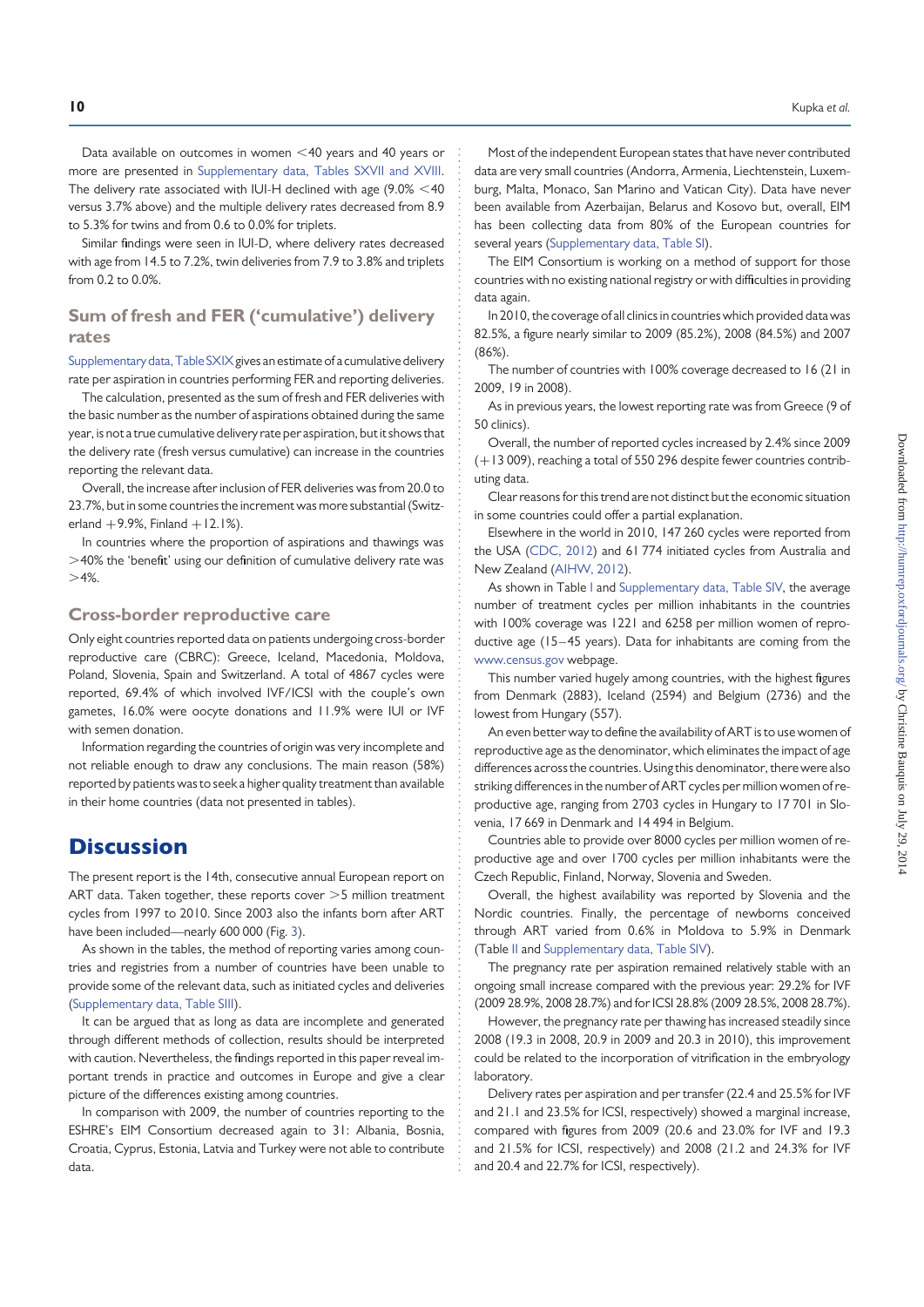| year  | countries | clinics | cycles    | Increase (%) | <b>ART</b> infants |
|-------|-----------|---------|-----------|--------------|--------------------|
| 1997  | 18        | 482     | 203,225   |              |                    |
| 1998  | 18        | 521     | 232,225   | $+14.3$      |                    |
| 1999  | 21        | 537     | 249,624   | $+7.5$       |                    |
| 2000  | 22        | 569     | 275,187   | $+10.2$      |                    |
| 2001  | 23        | 579     | 289,690   | $+ 5.3$      |                    |
| 2002  | 25        | 631     | 324,238   | $+ 11.9$     |                    |
| 2003  | 28        | 725     | 365,103   | $+12.6$      | 68,931             |
| 2004  | 29        | 785     | 367,056   | $+ 0.5$      | 67,973             |
| 2005  | 30        | 923     | 419,037   | $+ 14.2$     | 72,184             |
| 2006  | 32        | 998     | 458,759   | $+9.5$       | 87,705             |
| 2007  | 33        | 1029    | 493,420   | $+ 7.6$      | 96,690             |
| 2008  | 36        | 1051    | 532,260   | $+7.9$       | 107,383            |
| 2009  | 34        | 1033    | 537,287   | $+ 1.0$      | 109,239            |
| 2010  | 31        | 1202    | 548,734   | $+2.1$       | 120,676            |
| total |           |         | 5,295,845 |              | 593,877            |

Figure 3 Number of countries, clinics and cycles over 14 years in Europe. EIM, The European IVF-monitoring Consortium.

The delivery rate per thawing for FER of 14.1% also indicates a small increase (13.3% in 2009 and 13.7% in 2008) but this indicator of outcome may be always strongly influenced by the missing data on deliveries.

After a decrease in 2009 the proportion of ICSI versus conventional IVF procedures showed a marginal increase compared with data from the previous year and is now on the level of 2007 (Fig. 1). The figure is likely to have been driven by the absence of data from Turkey, a country with a very high proportion of ICSI cycles (98%) in 2008.

Table I demonstrates a marked variation in the relative proportions of IVF and ICSI within Europe, and the difference seems to have a geographic distribution.

In several countries from northern and eastern Europe (Denmark, Finland, Iceland, Ireland, Kazakhstan, Lithuania, Romania, Russia, Sweden and The Netherlands), IVF remains the dominant technology; in contrast, in most countries from western and central Europe (Germany, Italy, Spain, Austria and Switzerland) ICSI was used in 75% of cases.

In Australia and NewZealand, 67.3% of all cycles used ICSI in 2010 and in the USA the corresponding figure was 74.0%, reflecting a uniform trend throughout the world in performing ICSI in the majority of the cycles.

The marked increase in the use of ICSI cannot be explained by a similar increase in male infertility but rather by a more liberal use of this technique in cases with mixed infertility, unexplained infertility, mild male factor infertility, low oocyte number and fertilization failures (lain and Gupta, 2007; Nyboe Andersen et al., 2008). This is, however, unlikely to fully account for the observed differences, which can only be explained by differences in professional strategy, clinical decision-making and economic requirements.

In the USA, 53% of ICSI cycles were performed in couples without a clear diagnosis of male factor infertility (CDC, 2012).

Overall, in 2010, the number of transfers with three or more embryos (17.6%) was lower compared with 2009 (18.1%) and 2008 (24.4%), while the mean percentage of SETs (intended and not intended) increased from 22.4% in 2009 and 24.2% in 2008 to 25.7%.

The proportion of DET decreased from 57.7% in 2009 to 56.7% (Table III).

For the second time since 1997, the proportion of three or more embryo transfers was  $<$  20% and the proportion of SETs was higher than that of triple embryos transfers.

The highest proportions of SETs were found in Sweden (73.3%), Finland (67.5%), Belgium (50.4%) and Denmark (45.2%). In contrast, 50% of three or more embryo transfers were reported in Bulgaria, Greece, Italy, Lithuania, Moldova, Montenegro and Serbia.

The EIM reports are unable to discriminate between elective SET (eSET) versus SET in general, but the increase in the number of transfers of one embryo seen in the last years is undoubtedly due to an increase in eSET.

Despite huge differences in embryo transfer policy across countries, the overall trend towards transferring fewer embryos seen over the last 10 years seems to continue.

In comparison with the situation in Europe, data from other registers show that SET was performed in 69.6% of cycles in Australia and New Zealand (AIHW, 2012) and 15.4% in the USA (CDC, 2012).

Similar observations can be made for the multiple delivery rates.

In 2010, the multiple delivery rates (twins  $+$  triplets) remained relatively stable compared with previous years: 20.6% in 2010, 20.2% in 2009, 21.7% in 2008, 22.3% in 2007 and 20.8% in 2006.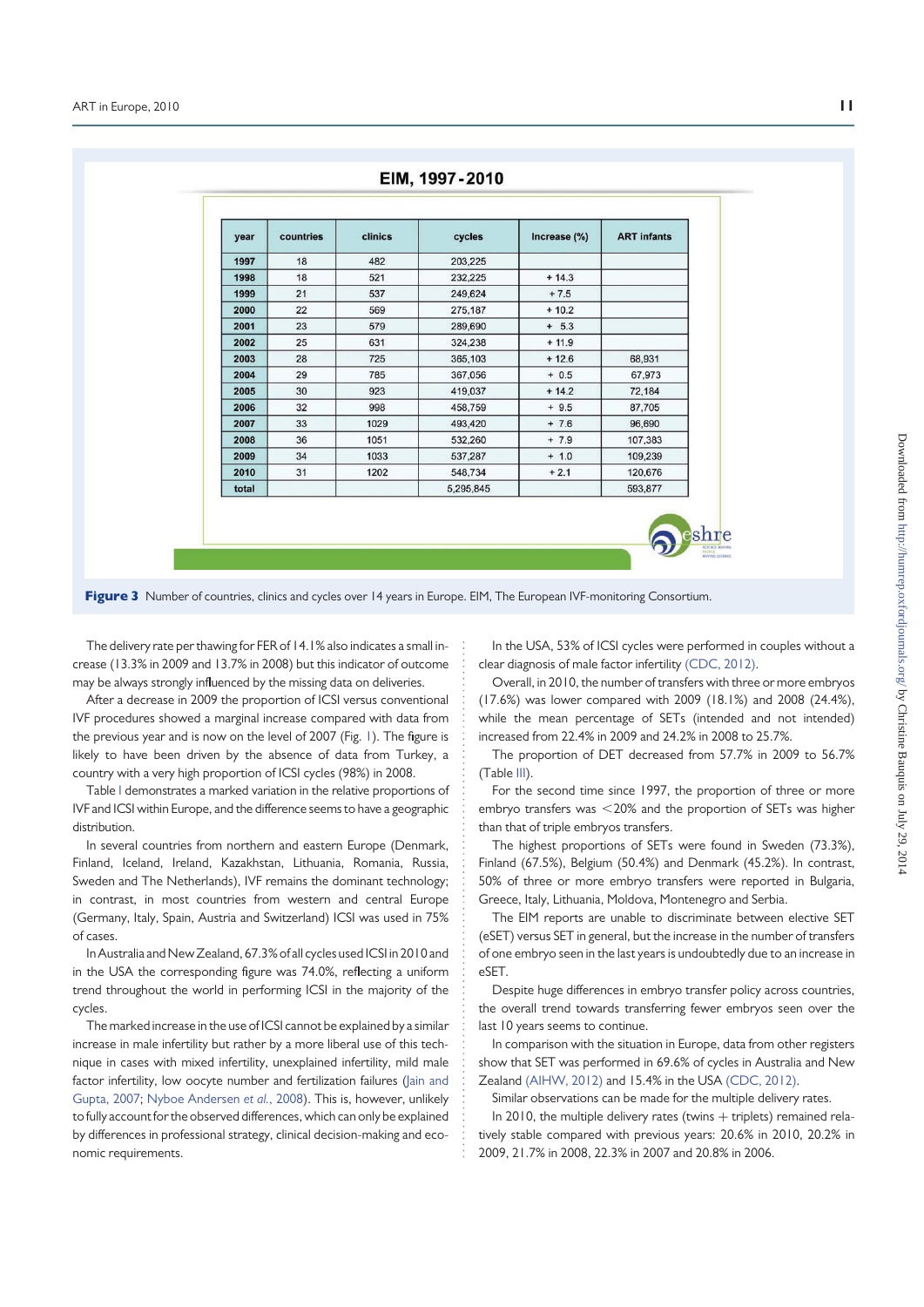Overall, a remarkable reduction in triplet deliveries over the years is seen (3.6% in 1997 and 1.0% in 2010), but major differences are still evident across countries (Table III). Some countries registered a high triplet delivery rate like Serbia (5.2%), Bulgaria (2.2%) and Italy (1.9%). Several other countries were able to maintain the triplet deliveries at ≤0.2% (Belgium, Sweden and The Netherlands).

In this context fetal reduction in multiple delivery rates has to be mentioned. In ED the multiple delivery rate is higher than cycles with own egg. SET would reduce the high multiple delivery rate (Clua et al., 2012).

The twin delivery rate ranged from 5.8% in Sweden to 32.6% in Macedonia.

We have included data describing preterm birth rates according to the number of fetuses in the pregnancy (Supplementary data, Table SXV), which was completed by 16 countries. The risk of extreme preterm birth (28 weeks) was increased 3-fold for twins and 13-fold for triplets.

The risk of very preterm birth (28–32 weeks) is increased almost 5-fold for twins and 20-fold for triplets.

Fetal reductions are almost always performed in triplet or higher order gestations. Thus, when analyzing the range of triplet delivery rates in different countries, the number of fetal reductions should also be considered. A total of 441 procedures were reported (43 less than in 2008) (Supplementary data, Table SXVI).

However, the number is likely to be an underestimate since several countries, including large countries, such as Germany and Italy, did not report on this intervention. Without fetal reductions, the proportion of triplet deliveries would have been much higher than the number of recorded triplet deliveries in IVF and ICSI (788 in total).

The delivery rates in Europe remain lower than in the USA, where in fresh non-donor cycles performed in 2010 the delivery rate per aspiration was 33.7% and the delivery rate per transfer was 36.8% (CDC, 2012).

However, outcomes in Europe were very similar to those achieved in Australia and New Zealand, where the delivery rates per transfer in fresh cycles were 23.6 and 20.2% per aspiration (AIHW, 2012).

Data on deliveries and infants must be considered and compared with some caution because of the difficulties met by several European countries in gathering pregnancy outcome (Supplementary data, Table SXIV), while the pregnancy loss to follow-up was close to 0% in the annual reports both in the USA and in Australia/New Zealand.

Multiple infant birth rates (twins, triplets or more) point to important differences between the USA (30.3%), Europe (20.6%) and Australia/ New Zealand (7.8%).

With the noticeable decline in the number of embryos transferred and the increasing proportion of FER cycles, the cumulative delivery rate per started cycle may be the most relevant end-point in ART.

However, such a result can only be obtained a few years after the initial oocyte aspiration.

In Supplementary data, Table SXIX, the cumulative delivery rate is presented as the sum of fresh and FER pregnancies obtained in the same calendar year. The method of calculation can be methodologically flawed, but the estimate may be close to the actual figure. In several countries, FER deliveries added substantially to the delivery rates per cycle: Finland (22.7–34.8%), Belgium (15.7–21.0%), Sweden (22.8–31.9%) and Norway (22.9–28.7%), justifying their transfer and freezing policies.

Regarding direct risks of ART, OHSS was recorded only in 0.3% of all stimulated cycles. However, there may be a degree of under-reporting of this complication as the rate varied between 0 and 2.6% in the countries reporting it.

For the ninth consecutive year, the present report includes European data on treatments with IUI-H (176 512 cycles) and IUI-D (38 124), which show an increase compared with 2009 and 2008. Since the inception of IUI data collection, no significant differences have been noted in terms of delivery rates and in the incidence of multiple pregnancies.

In 2009, the EIM Consortium decided to continue to address the phenomenon ofCBRC. An optional module was added to the data collection sheets asking for the numbers of CBRC patients, the type of treatment requested, main countries of origin and the reason for travelling abroad. Only a total of 4177 cycles were reported by 6 countries. As in 2008 and 2009, the number was much lower compared with the estimation, based on the CBRC study performed in Europe (Shenfield et al., 2010): 11 000 –14 000 patients and 25 000 –30 000 cycles per year.

In addition, only incomplete information was reported regarding the countries of origin and reasons for travelling.

In summary, the 14th ESHRE report on ART for Europe shows a continuing moderate expansion in the number of treatment cycles, with more than half a million cycles reported in 2010. The use of ICSI seems to have reached a plateau.

(Multiple) pregnancy and delivery rates after IVF and ICSI remained relatively stable, compared with 2009 and 2008. The number of multiple embryo transfers (three or more embryos) has shown a decline.

# Supplementary data

Supplementary data are available athttp://humrep.oxfordjournals.org/.

### Authors' roles

V.G. performed the calculations. M.S.K. helped with the calculations and wrote the paper. All other co-authors reviewed the document and made appropriate corrections and suggestions for improving the document. Finally, this document represents a fully collaborative work.

## Funding

The study has no external funding; all costs are covered by ESHRE.

## Conflict of interest

None declared.

### References

- AIHW, Macaldowie A, Wang YA, Chambers GM, Sullivan EA. Australian Institute of Health and Welfare, Assisted Reproduction Technology in Australia and New Zealand (AIHW) 2012. National Perinatal Statistical Unit and Fertility Society of Australia. Assisted Reproduction Technology Series, 2012. http://www.aihw.gov.au/publication-detail/?id=10737423259.
- CDC, Centres for Disease Control and Prevention. Reproductive health. Assisted reproductive technology. National Summary and Fertility Clinic Reports 2010. http://www.cdc.gov/ART/ART2010.
- Clua E, Tur R, Coroleu B, Boada M, Rodríguez I, Barri PN, Veiga A. Elective single-embryo transfer in oocyte donation programmes: should it be the rule? Reprod Biomed Online 2012;25:642-648.
- de Mouzon J, Goossens V, Bhattacharya S, Castilla JA, Ferraretti AP, Korsak V, Kupka M, Nygren KG, Nyboe Andersen A; European IVF-monitoring (EIM) Consortium, for the European Society of Human Reproduction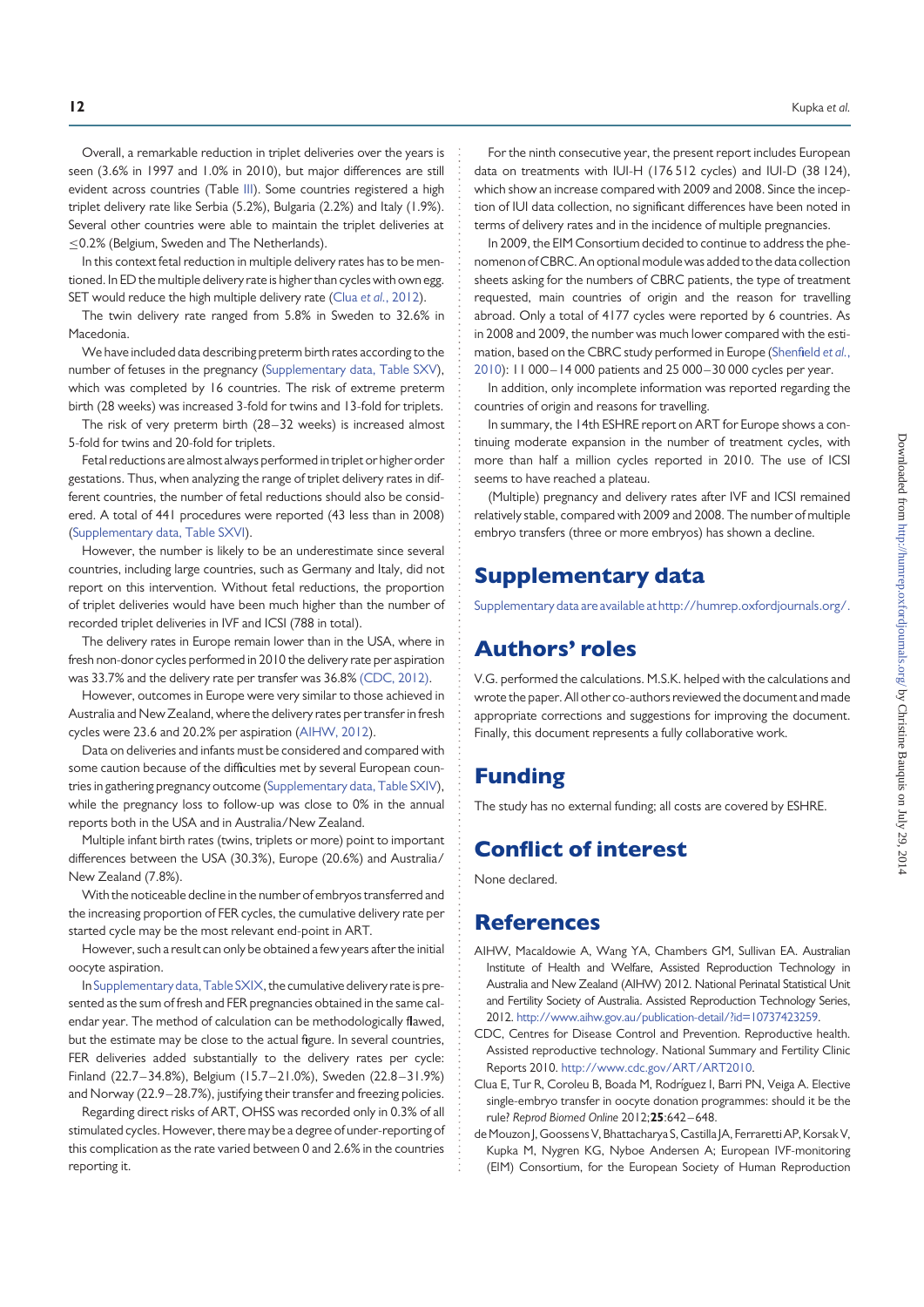and Embryology (ESHRE). Assisted reproductive technology in Europe, 2006: results generated from European registers by ESHRE. Hum Reprod 2010;25:1851 – 1862.

- de Mouzon J, Goossens V, Bhattacharya S, Castilla JA, Ferraretti AP, Korsak V, Kupka M, Nygren KG, Nyboe Andersen A; European IVF-monitoring (EIM) Consortium, for the European Society of Human Reproduction and Embryology (ESHRE). Assisted reproductive technology in Europe, 2007: results generated from European registers by ESHRE. Hum Reprod 2012;27:954 – 966.
- ESHRE. The European IVF-monitoring programme (EIM), for the European Society of Human Reproduction and Embryology (ESHRE). Assisted reproductive technology in Europe, 1997. Results generated from European registers by ESHRE. Hum Reprod 2001a; 16:384-391.
- ESHRE. The European IVF monitoring programme (EIM), for the European Society of Human Reproduction and Embryology (ESHRE). Assisted reproductive technology in Europe, 1998. Results generated from European Registers by ESHRE. Hum Reprod 2001b;16:2459 – 2471.
- ESHRE. The European IVF monitoring programme (EIM), for the European Society of Human Reproduction and Embryology (ESHRE). Assisted reproductive technology in Europe, 1999. Results generated from European Registers by ESHRE. Hum Reprod 2002;17:3260– 3274.
- ESHRE. The European IVF monitoring programme (EIM), for the European Society of Human Reproduction and Embryology (ESHRE). Assisted reproductive technology in Europe, 2000. Results generated from European Registers by ESHRE. Hum Reprod 2004; 19:490-503.
- ESHRE. The European IVF monitoring programme (EIM), for the European Society of Human Reproduction and Embryology (ESHRE). Assisted reproductive technology in Europe, 2001. Results generated from European Registers by ESHRE. Hum Reprod 2005;20:1158– 1176.
- ESHRE. The European IVF monitoring programme (EIM), for the European Society of Human Reproduction and Embryology (ESHRE). Assisted reproductive technology in Europe, 2002. Results gene-rated from European Registers by ESHRE. Hum Reprod 2006;21:1680– 1697.
- ESHRE. The European IVF monitoring programme (EIM), for the European Society of Human Reproduction and Embryology (ESHRE). Assisted reproductive technology in Europe, 2003. Results generated from European Registers by ESHRE. Hum Reprod 2007;22:1513– 1525.
- ESHRE. The European IVF monitoring programme (EIM), for the European Society of Human Reproduction and Embryology (ESHRE). Assisted reproductive technology in Europe, 2004. Results generated from European Registers by ESHRE. Hum Reprod 2008;23:756– 771.
- Ferraretti AP, Goossens V, de Mouzon I, Bhattacharya S, Castilla JA, Korsak V, Kupka M, Nygren KG, Nyboe Andersen A; European IVF-monitoring (EIM) Consortium, for the European Society of Human Reproduction and Embryology (ESHRE). Assisted reproductive technology in Europe, 2008: results generated from European registers by ESHRE. Hum Reprod  $2012:27:2571 - 2585$
- FerrarettiAP, Goossens V, Kupka M, Bhattacharya S, de Mouzon J, Castilla JA, Erb K, Korsak V, Andersen AN, The European IVF-monitoring (EIM) Consortium, for the European Society of Human Reproduction and Embryology (ESHRE). Assisted reproductive technology in Europe, 2009: results generated from European registers by ESHRE. Hum Reprod 2013;28:2318 – 2331.
- Jain T, Gupta RS. Trends in the use of intracytoplasmatic sperm injection in the United States. New Engl J Med 2007;357:251-257.
- Moutou C, Goossens V, Coonen E, De Rycke M, Kokkali G, Renwick P, SenGupta SB, Vesela K, Traeger-Synodinos J. (2014) ESHRE PGD Consortium data collection XII: cycles from January to December 2009 with pregnancy follow-up to October 2010. Hum Reprod 2014;29:880-903.
- Nyboe Andersen A, Carlsen E, Loft A. Trends in the use of intracytoplasmatic sperm injection—marked variability between countries. Hum Reprod Update 2008;14:593 – 604.
- Nyboe Andersen A, Goossens V, Bhattacharya S, Ferraretti AP, Kupka MS, de Mouzon J, Nygren KG; European IVF-monitoring (EIM) Consortium, for the European Society of Human Reproduction and Embryology (ESHRE). Assisted reproductive technology and intrauterine inseminations in Europe, 2005: results generated from European registers by ESHRE. The European IVF Monitoring Programme (EIM), for the European Society of Human Reproduction and Embryology (ESHRE). Hum Reprod 2009; 24:1267–1287.
- Shenfield F, de Mouzon J, Pennings G, Ferraretti AP, Nyboe Andersen A, de Wert G, Goossens V. Cross Border reproductive care in six European countries. Hum Reprod 2010;25:1361 – 1368.
- Zegers-Hochschild F, Adamson GD, de Mouzon J, Ishihara O, Mansour R, Nygren K, Sullivan E, Vanderpoel S; International Committee for Monitoring Assisted Reproductive Technology; World Health Organization. International Committee for Monitoring Assisted Reproductive Technology (ICMART) and the World Health Organization (WHO) revised glossary of ART terminology, 2009. Fertil Steril 2009;92:1520–1524.

# Appendix

The details of contact persons who are collaborators and represent the data collection programmes in participating European countries, 2010 are given below.

# Austria

Prof. Dr Heinz Strohmer, Dr Obruca and Dr Strohmer Partnerschaft Goldenes Kreuz-Kinderwunschzentrum, Lazarettgasse 16-18, 1090 Wien, Austria. Tel.: +43 401 111 400; Fax: +43 401 111 401. E-mail: heinz.strohmer@kinderwunschzentrum.at

# Belgium

Dr Kris Bogaerts, I-Biostat, Kapucijnenvoer 35 bus 7001, 3000 Leuven, Belgium. Tel.: +32 (0) 16 33 68 90; Fax: +32 (0) 16 33 70 15. E-mail: Kris.Bogaerts@med.kuleuven.be

Prof. Thomas D'Hooghe, Leuven University Fertility Center, Dept of Obstetrics and Gynecology, UZ Gasthuisberg, 3000 Leuven, Belgium; Tel:  $+32$  (0) 16 34 36 24; Fax:  $+32$  (0)16 34 43 68; E-mail: thomas. dhooghe@uz.kuleuven.ac.be

# Bulgaria

Prof. Stanimir Kyurkchiev, Institute of Reproductive Health, Ob/Gyn Hospital Dr Shechterev, 25-31, Hristo Blagoev Strasse, 1330 Sofia, Bulgaria. Tel.: +359 292 009 01; E-mail: kyurkch@hotmail.com

Irena Antonova, ESHRE Certified Clinical Embryologist (2011), Ob/ Gyn Hospital Dr Shechterev, 25-31, Hristo Blagoev Strasse, 1330 Sofia, Bulgaria. Tel.: +359 887 127 651; E-mail: irendreaming@gmail.com

# Czech Republic

Dr Karel Rezabek, Medical Faculty, University Hopsital, CAR—Assisted Reproduction Center, Gyn/Ob Department, Apolinarska 18, 12000 Prague, Czech Republic. Tel.: +420 224 967 479; Fax: +420 224 922 545; Mobile: +420 724 685 276; E-mail: krezabek@vfn.cz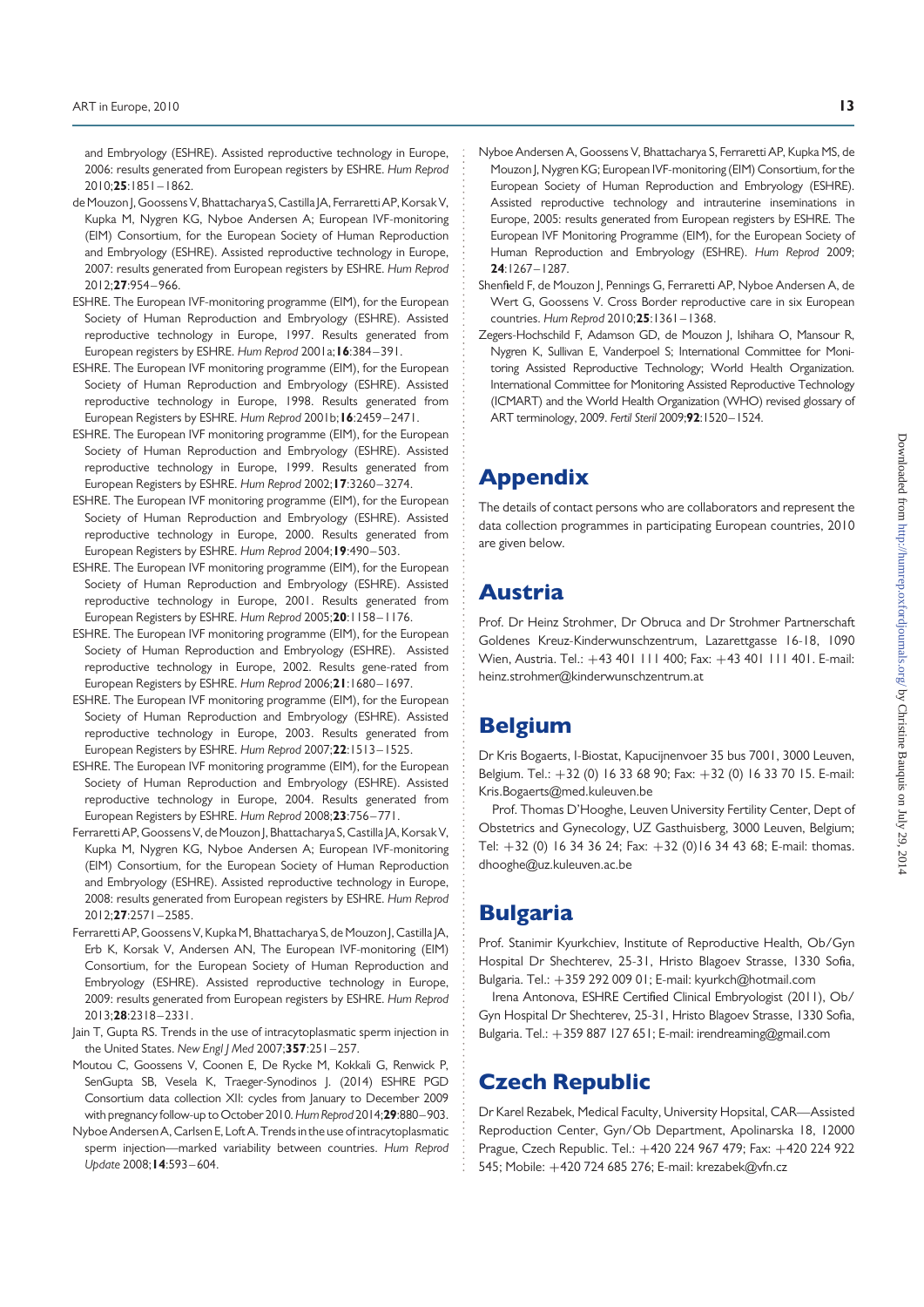Mgr. Jitka Markova, Institute of Health Information and Statistics of the Czech Republic, Palackeho namesti 4, 12801 Prague, Czech Republic. Tel.: +420 224 972 832; Mobile: +420 721 827 532; E-mail: markova@uzis.cz

### Denmark

Dr Karin Erb, Odense University Hospital, Fertility Clinic, Sdr. Boulevard 29, 5000 Odense C, Denmark. Tel.: +45 65 41 23 24; Fax: +45 65 90 69 82; E-mail: karin.erb@rsyd.dk

# Finland

Prof. Mika Gissler, THL National Institute for Health and Welfare, P.O. Box 30, 00271 Helsinki, Finland. Tel.: +385 29 524 7279; E-mail: mika.gissler@thl.fi

Dr Aila Tiitinen, Helsinki University Central Hospital, Dept. of Ob/ Gyn, Haartmaninkatu, 2, PO Box 140, 00029 HUS—Helsinki, Finland. Tel +358 50 427 1217; E-mail: aila.tiitinen@hus.fi

### France

Prof. Dominique Royere, Agence de la Biomédecine, I Av du stade de France, 93212 Saint-Denis La Plaine Cedex, France. Tel.: +33 1 559 365 55; Fax: +33 1 559 365 61; E-mail: dominique.royere@biomedecine.fr

## Germany

Dr Klaus Bühler, Centre for Gynaecol. Endocrinology and Reproductive Medicine, Kinderwunsch-Zentrum Stuttgart, Friedrichstraße 45, D-70174 Stuttgart (Germany). Tel.: +49(0) 711 997 806-0; Fax: +49(0) 6805 90 99 756; Mobile: +49 170 81 55 300; E-mail: buehler.kf(at)t-online.de

Ms Monika Uszkoriet, D.I.R. Geschäftsstelle, Torstrasse 140, D-10119 Berlin, Germany. Tel.: +49 30 398 007 43; E-mail: d.i.r.geschaeftsstelle@mru-consulting.de

### **Greece**

Dr Dimitris Loutradis, Athens Medical School, 1st Department of OB/ GYN, 62, Sirinon Street, 17561 P. Faliro, Athens, Greece. Tel.: +30 198 335 76; Fax: +30 198 838 34; Mobile +30 693 242 1747; E-mail: loutradi@otenet.gr

Prof. Basil C. Tarlatzis, Papageorgiou Hospital, Unit of Human Reproduction, 1st Dept. of Ob/Gyn, Periferiakis Odos, Nea Efkarpia, 56403 Thessaloniki, Greece. Tel.: +30 231 099 1508; Fax: +30 231 099 1510; Mobile +30 694 431 5345; E-mail: basil.tarlatzis@gmail.com

### **Hungary**

Prof. G. Kosztolanyi, University of Pecs, Dept. of Medical Genetics and Child Development, Jozsef A.u;7., 7623 Pecs, Hungary. Tel.: +36 7 2535977; Fax: +36 7 2535972; E-mail: gyorgy.kosztolanyi@aok.pte.hu

Prof. Janos Urbancsek, Semmelweis University, 1st Dept. of Ob/Gyn, Baross utca 27, 1088 Budapest, Hungary. Tel.: +36 1 266 01 15; Fax: +36 1 266 01 15; E-mail: urbjan@noi1.sote.hu

### Iceland

Mr Hilmar Bjorgvinsson, Art Medica, Baejarlind 12, 201 Kopavogur, Iceland. Tel.: +354 515 81 00; Fax: +354 515 81 03; E-mail: Hilmar@ artmedica.is

### Ireland

Dr Edgar Mocanu, Human Assisted Reproduction Ireland Rotunda Hospital, HARI Unit, Master's House, Parnell Square, 1 Dublin, Ireland. Tel.: +353 180 72 732; Mobile: +353 86 818 839; Fax: +353 18 727 831; E-mail: emocanu@rcsi.ie

### **Italy**

Dr Giulia Scaravelli, Istituto Superiore di Sanità, Registro Nazionale della Procreazione Medicalmente Assistita, CNESPS, Viale Regina Elena, 299, 00161 Roma, Italy. Tel.: +394 99 04 050; Fax: +394 99 04 324; E-mail: giulia.scaravelli@iss.it

# Kazakhtstan

Prof. Dr Vyacheslav Lokshin, The Urban Center of Human Reproduction, Tole Be Street 99, 50012 Almaty, Kazakhstan. Tel.: +7 727 234 3434; Fax: +7 727 264 66 15; Mobile: +7 701 755 8209; E-mail: vyacheslav.lokshin@ipsen.kz

Dr Valiyev Ravil, The Scientific Center for Obstetrics, Gynecology and Perinatology, Dostyk street 125, 050020 Almaty, Kazakhstan. Tel.: +7 727 300 4530; Fax: +7 727 300 4529; Mobile: +7 777 225 8189; E-mail: rvaliev@mail333.com

# Lithuania

Dr Zivile Gudleviciene, Baltic American Clinic, IVF Laboratory, Nemencines rd 54A, 10103 Vilnius, Lithuania. Tel +370 523 420 20; Mobile +370 686 824 17; E-mail embriologija@gmail.com

Dr Giedre Matkeviciute, Baltic American Clinic, IVF laboratory, Nemencines rd 54A, 10103 Vilnius, Lithuania. Tel +370 523 420 20; Mobile +370 652 98290; E-mail: dienanakti@gmail.com

### Macedonia

Dr Slobodan Lazarevski, Clinical Hospital Acibadem-Sistina, Skupi 5a 1000 Skopje, Macedonia. Tel.: +389 230 733 35; Fax: +389 230 733 98; Mobile: +389 70 382 931; E-mail: dr.lazarevski@sistina.com.mk

## Moldova

Prof. Dr Veaceslav Moshin, Medical Director at Repromed Moldova, Center of Mother @ Child Protection, State Medical and Pharmaceutical University 'N.Testemitanu', Bd. Cuza Voda 29/1, Chisinau, Republic of Moldova. Tel.: +37322 263855; Mobile: +37369724433; E-mail: mosin@repromed.md

### Montenegro

Dr Tatjana Motrenko Simic, Medical Centre Cetinje, Human Reproduction Departement, Vuka Micunovica 4, 81310 Cetinje, Montenegro,